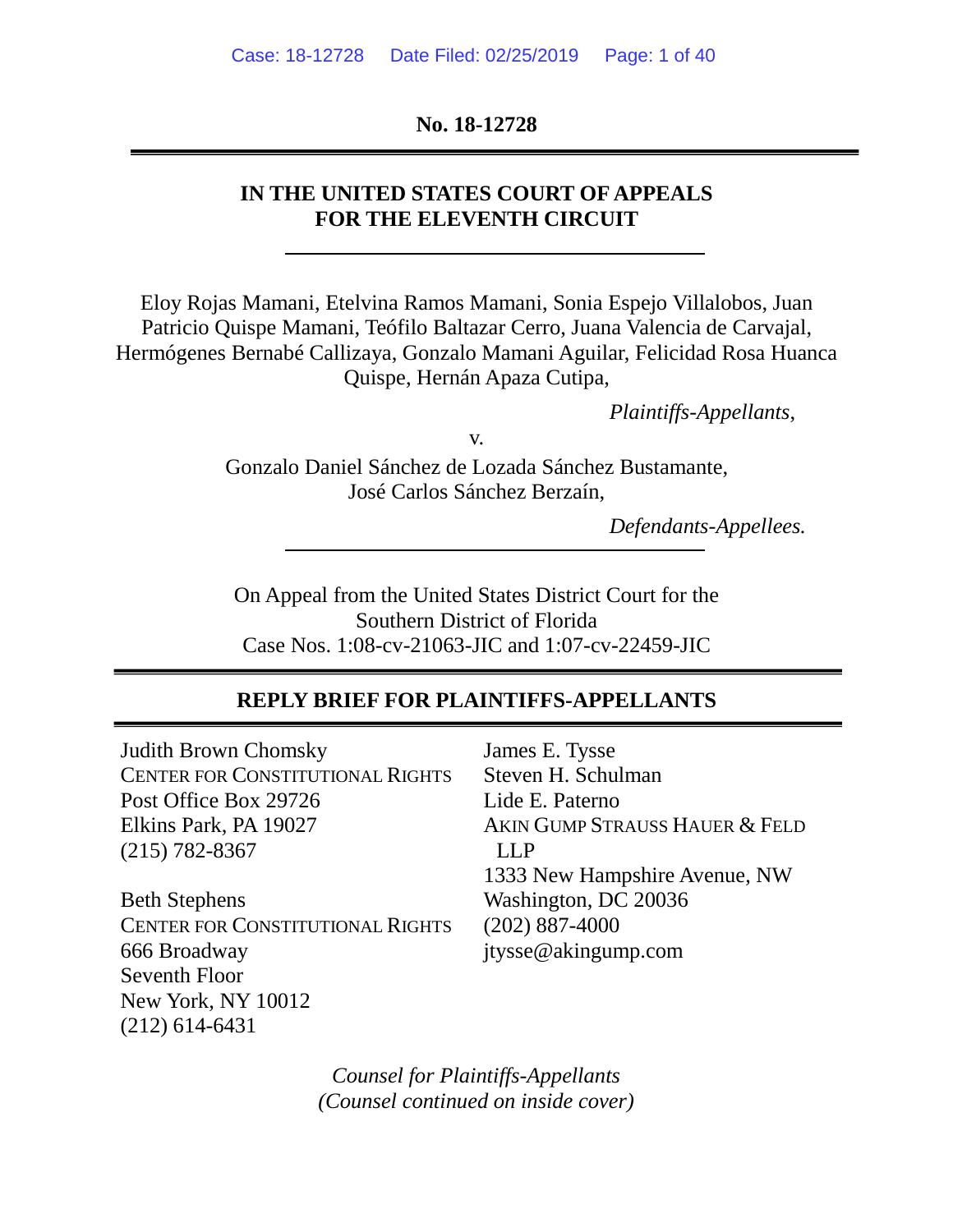Paul Hoffman SCHONBRUN, SEPLOW, HARRIS & HOFFMAN, LLP 200 Pier Avenue #226 Hermosa Beach, CA 90254 (310) 396-0731

Susan H. Farbstein INTERNATIONAL HUMAN RIGHTS CLINIC HARVARD LAW SCHOOL 6 Everett Street, 3rd Floor Cambridge, MA 02138 (617) 495-9362

*Counsel for Plaintiffs-Appellants (continued)*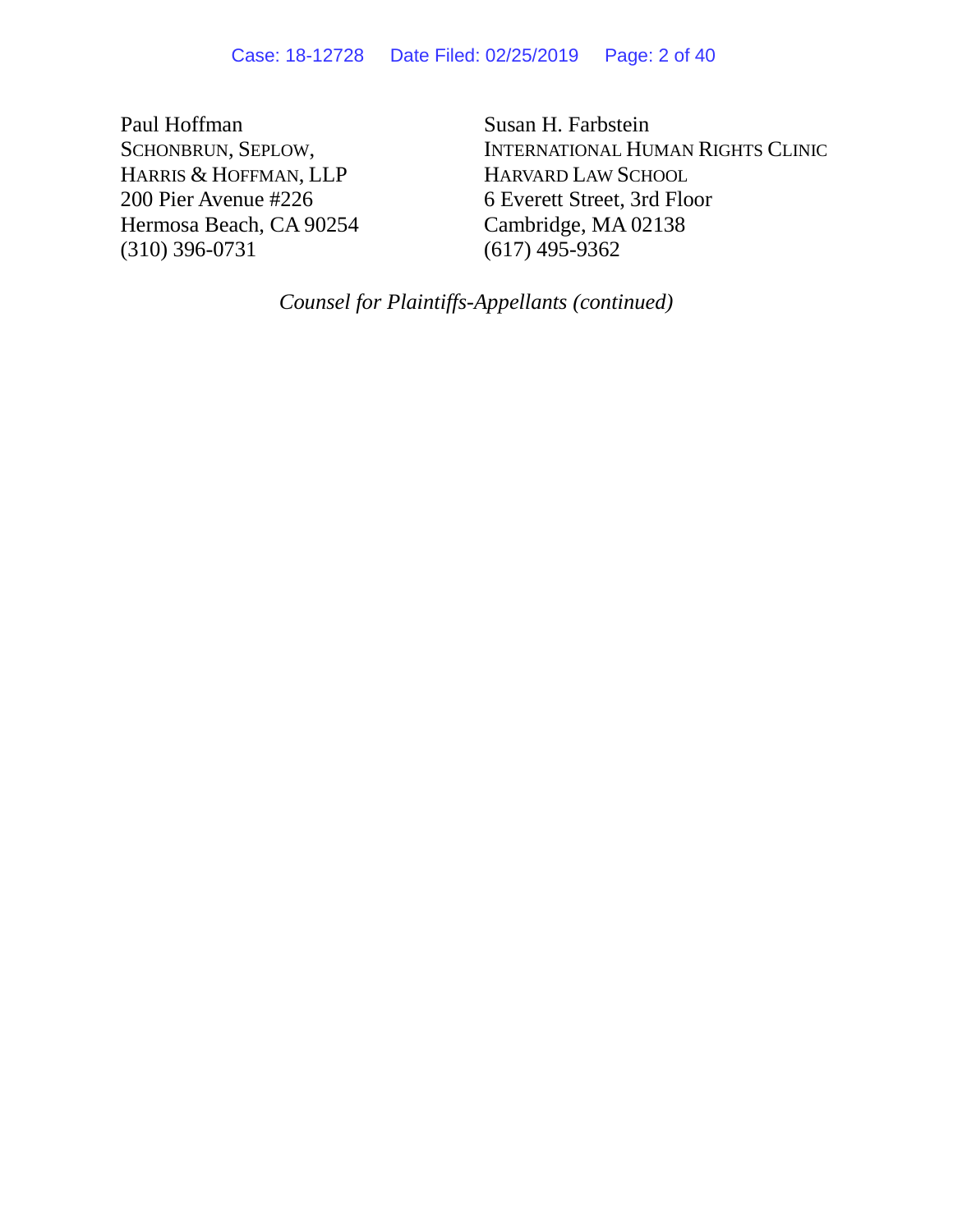### **CERTIFICATE OF INTERESTED PERSONS AND CORPORATE DISCLOSURE STATEMENT**

Counsel for appellants certify that all parties to this appeal are natural persons, and thus no entity owns 10% or more of the stock of any party. Pursuant to Local Rule 26.1-1, the following persons have or may have an interest in the outcome of this case or appeal:

Akerman LLP (counsel for appellants)

Akin Gump Strauss Hauer & Feld LLP (counsel for appellants)

Apaza Cutipa, Hernán (appellant)

Baltazar Cerro, Teófilo (appellant)

Barcia, Giselle (counsel for appellees)

Becker, Thomas (counsel for appellants)

Becker & Poliakoff, P.A. (counsel for appellees)

Berger, Evan B. (counsel for appellees)

Bernabé Callizaya, Hermógenes (appellant)

Center for Constitutional Rights (counsel for appellants)

Chomsky, Judith Brown (counsel for appellants)

Cohn, The Honorable James I. (Southern District of Florida)

Doniak, Christine (counsel for appellants)

Espejo Villalobos, Sonia (appellant)

Farbstein, Susan H. (counsel for appellants)

 $CIP-1$  of 3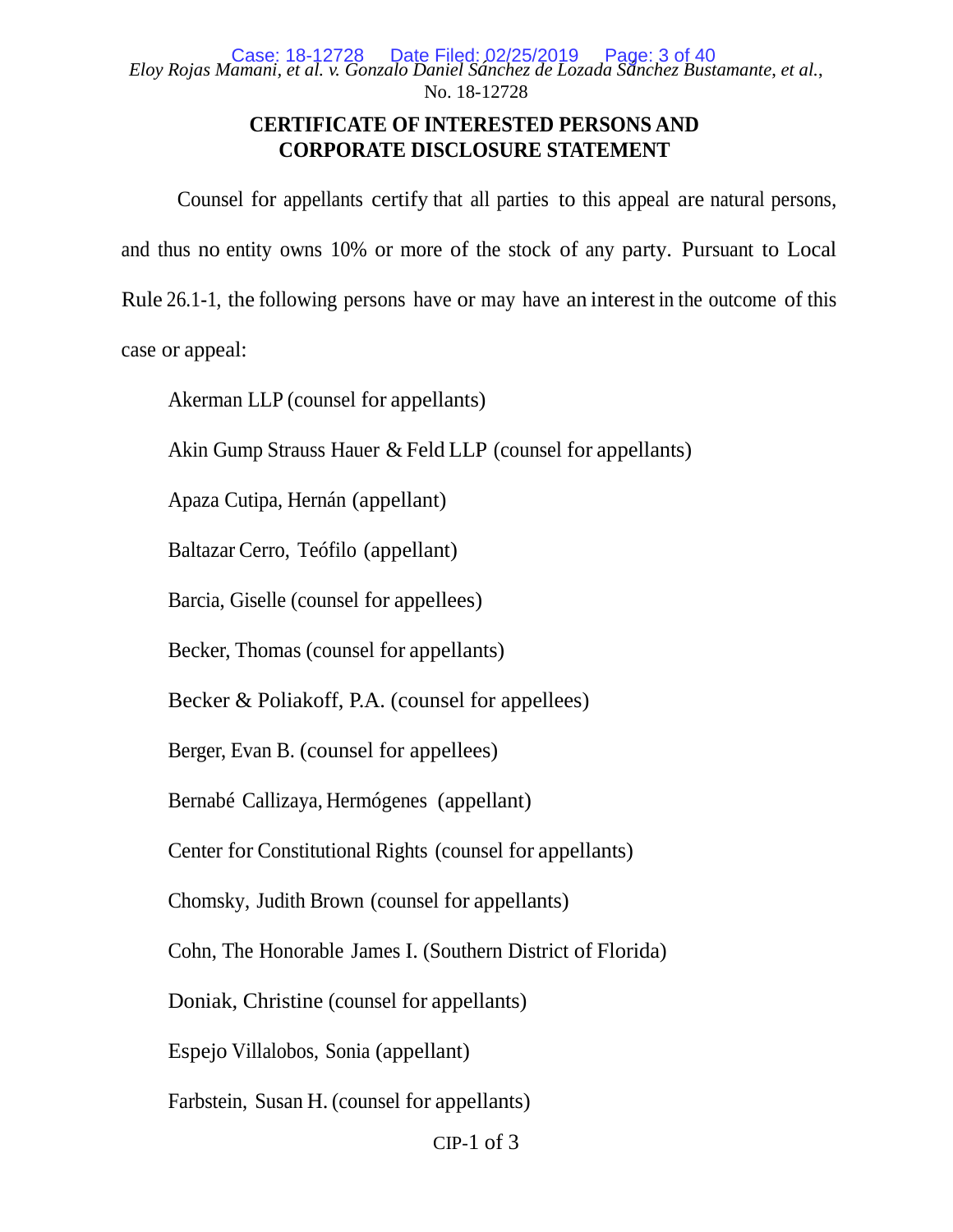*Eloy Rojas Mamani, et al. v. Gonzalo Daniel Sánchez de Lozada Sánchez Bustamante*, *et al.*, No. 18-12728 Case: 18-12728 Date Filed: 02/25/2019 Page: 4 of 40

Fleurmont, Jean Ralph (counsel for appellees)

Giannini, Tyler Richard (counsel for appellants)

Gillenwater, James E. (counsel for appellees)

Hoffman, Paul L. (counsel for appellants)

Huanca Quispe, Felicidad Rosa (appellant)

International Human Rights Clinic, Harvard Law School (counsel for

appellants)

Jordan, The Honorable Adalberto (then Southern District of Florida)

Mamani Aguilar, Gonzalo (appellant)

McAliley, Magistrate Judge Chris Marie (Southern District of Florida)

Moran, Erica Abshez (counsel for appellants)

Muñoz, Rubén H. (counsel for appellants)

Paterno, Lide (counsel for appellants)

Quispe Mamani, Juan Patricio (appellant)

Raber, Stephen D. (counsel for appellees)

Ramos Mamani, Etelvina (appellant)

Reyes, Ana C. (counsel for appellees)

Rojas Mamani, Eloy (appellant)

Salgado, Suzanne M. (counsel for appellees)

Sánchez Berzaín, JoséCarlos (appellee)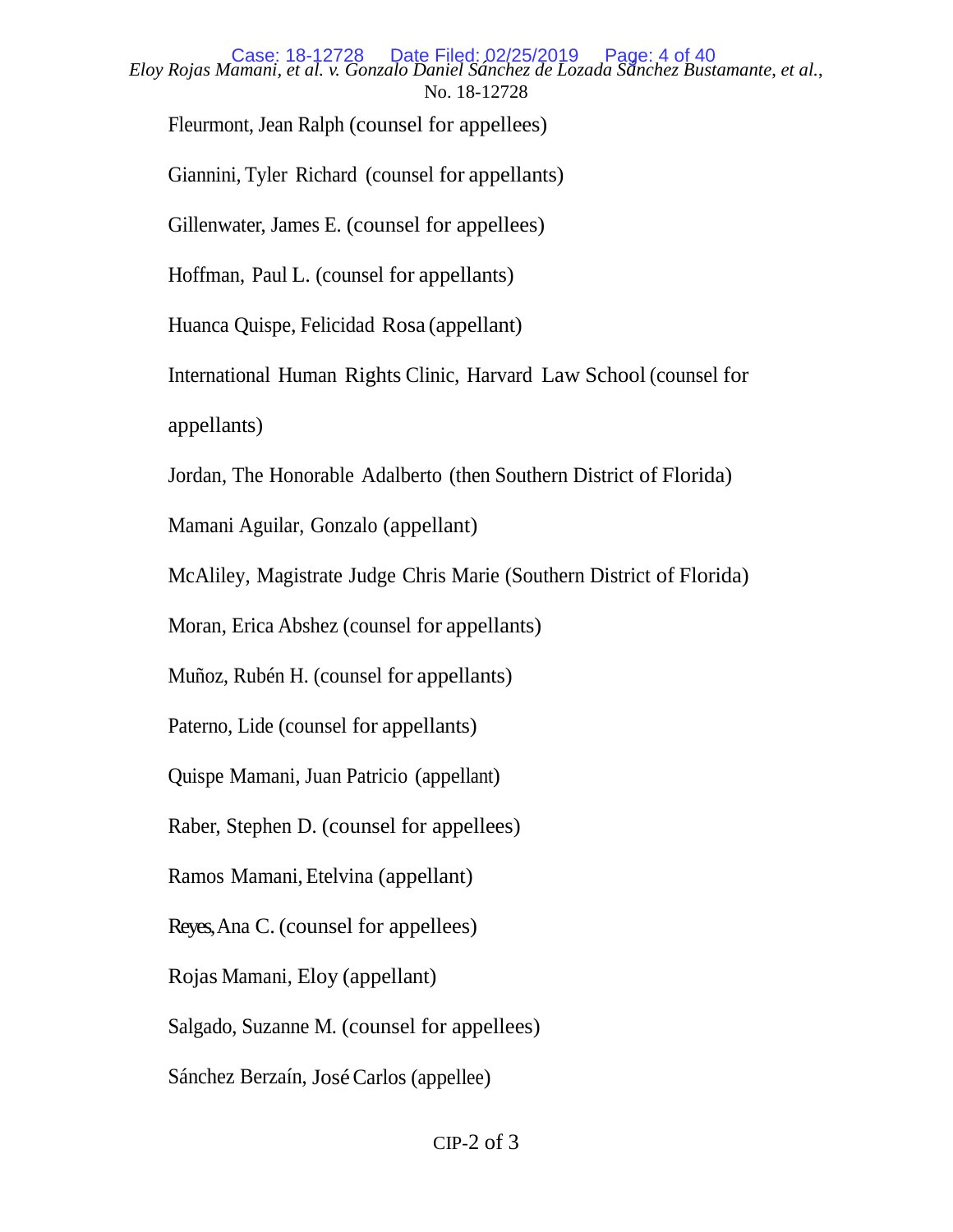*Eloy Rojas Mamani, et al. v. Gonzalo Daniel Sánchez de Lozada Sánchez Bustamante*, *et al.*, No. 18-12728 Case: 18-12728 Date Filed: 02/25/2019 Page: 5 of 40

Sánchez de Lozada Sánchez Bustamante, Gonzalo Daniel (appellee)

Schulman, Steven H. (counsel for appellants)

Seltzer, Magistrate Judge Barry S.(Southern District of Florida)

Sharad, Saurabh (counsel for appellants)

Sorkin, Joseph L. (counsel for appellants)

Stephens, Beth (counsel for appellants)

Tabacinic, Ilana (counsel for appellants)

Tysse, James E. (counsel for appellants)

Valencia de Carvajal, Juana (appellant)

Weil, Jason (counsel for appellants)

Williams & Connolly LLP (counsel for appellees)

Woodson, Jennifer L. (counsel for appellants)

Respectfully submitted,

s/James E. Tysse

James E. Tysse AKIN GUMP STRAUSS HAUER & FELD LLP 1333 New Hampshire Avenue, N.W. Washington, D.C. 20036 (202) 887-4000 jtysse@akingump.com

*Counsel for Appellants*

July 11, 2018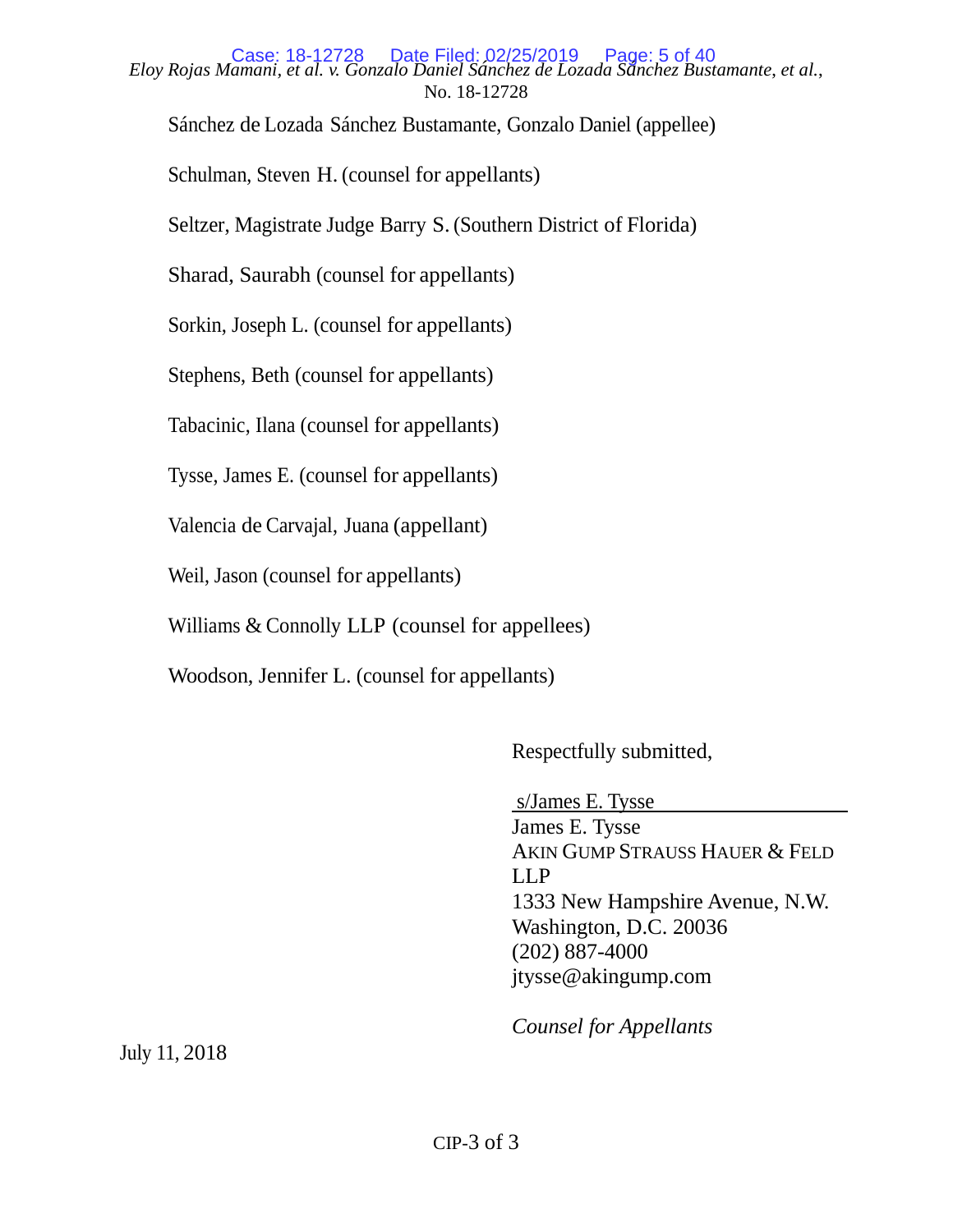# **TABLE OF CONTENTS**

| I.  |           | THE JURY'S TVPA VERDICT MUST BE REINSTATED 3                                                        |  |
|-----|-----------|-----------------------------------------------------------------------------------------------------|--|
|     | A.        | Defendants Ignore Plaintiffs' Evidence And Offer A                                                  |  |
|     |           | Defendants ignore extensive evidence that Bolivian<br>1.                                            |  |
|     |           | Defendants ignore extensive evidence that the<br>2.                                                 |  |
|     |           | This Court should disregard Defendants' contested<br>3.                                             |  |
|     | <b>B.</b> | Defendants, Like The District Court, Invert The Proper                                              |  |
|     | $C$ .     | To The Extent Such Evidence Was Required, The Jury<br>Heard Ample Evidence Of A Preconceived Plan17 |  |
|     |           | $\mathfrak{1}.$<br>Plaintiffs introduced ample evidence of a plan as                                |  |
|     |           | 2.<br>The district court erred in failing to distinguish<br>between liability for each Defendant21  |  |
|     | D.        | The Jury Properly Found Defendants Liable Under The                                                 |  |
| II. |           | PLAINTIFFS ARE ENTITLED TO A NEW TRIAL WITH<br>RESPECT TO THEIR WRONGFUL-DEATH CLAIMS26             |  |
|     | A.        | The Misleading And Prejudicial Wrongful-Death                                                       |  |
|     | B.        | The Admission Of The State Department Cables                                                        |  |
|     |           |                                                                                                     |  |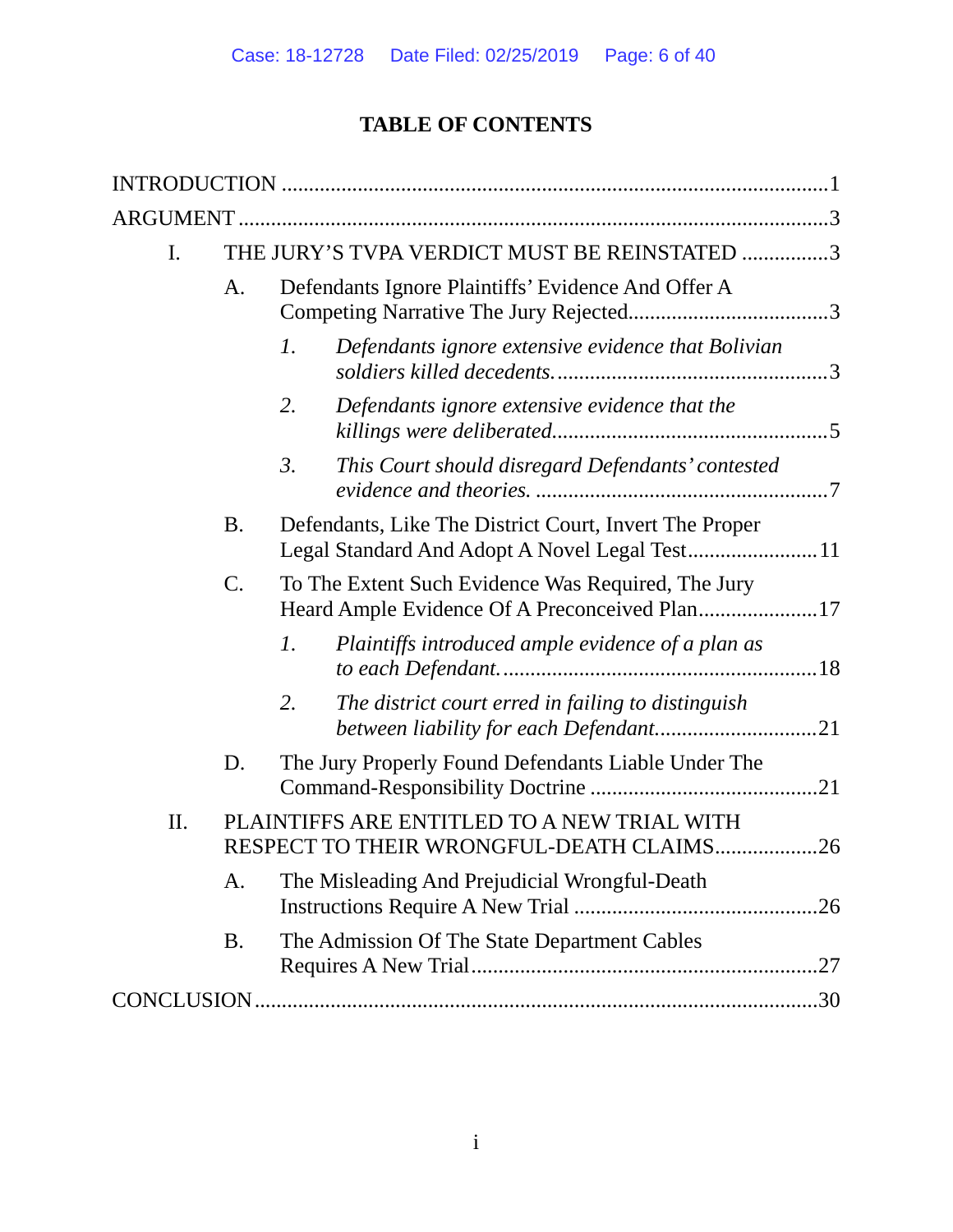# **TABLE OF CITATIONS**

# **CASES:**

| Advanced Bodycare Sols., LLC v. Thione Int'l, Inc.,                                      |
|------------------------------------------------------------------------------------------|
| Alexander v. CareSource,                                                                 |
| Arce v. Garcia,                                                                          |
| Burchfield v. CSX Transp., Inc.,                                                         |
| Clark v. Coats & Clark, Inc.,                                                            |
| Connelly v. Metropolitan Atlanta Rapid Transit Auth.,                                    |
| CSX Transp., Inc. v. Hensley,                                                            |
| Doe v. Drummond, Co.,                                                                    |
| Ford ex rel. Estate of Ford v. Garcia,                                                   |
| Farmer v. Brennan,                                                                       |
| Fritz v. Islamic Republic of Iran,                                                       |
| Hays v. State of Ala.,                                                                   |
| Jaramillo v. Naranjo,<br>No. 10-21951-CIV, 2014 WL 4898210 (S.D. Fla. Sept. 30, 2014) 12 |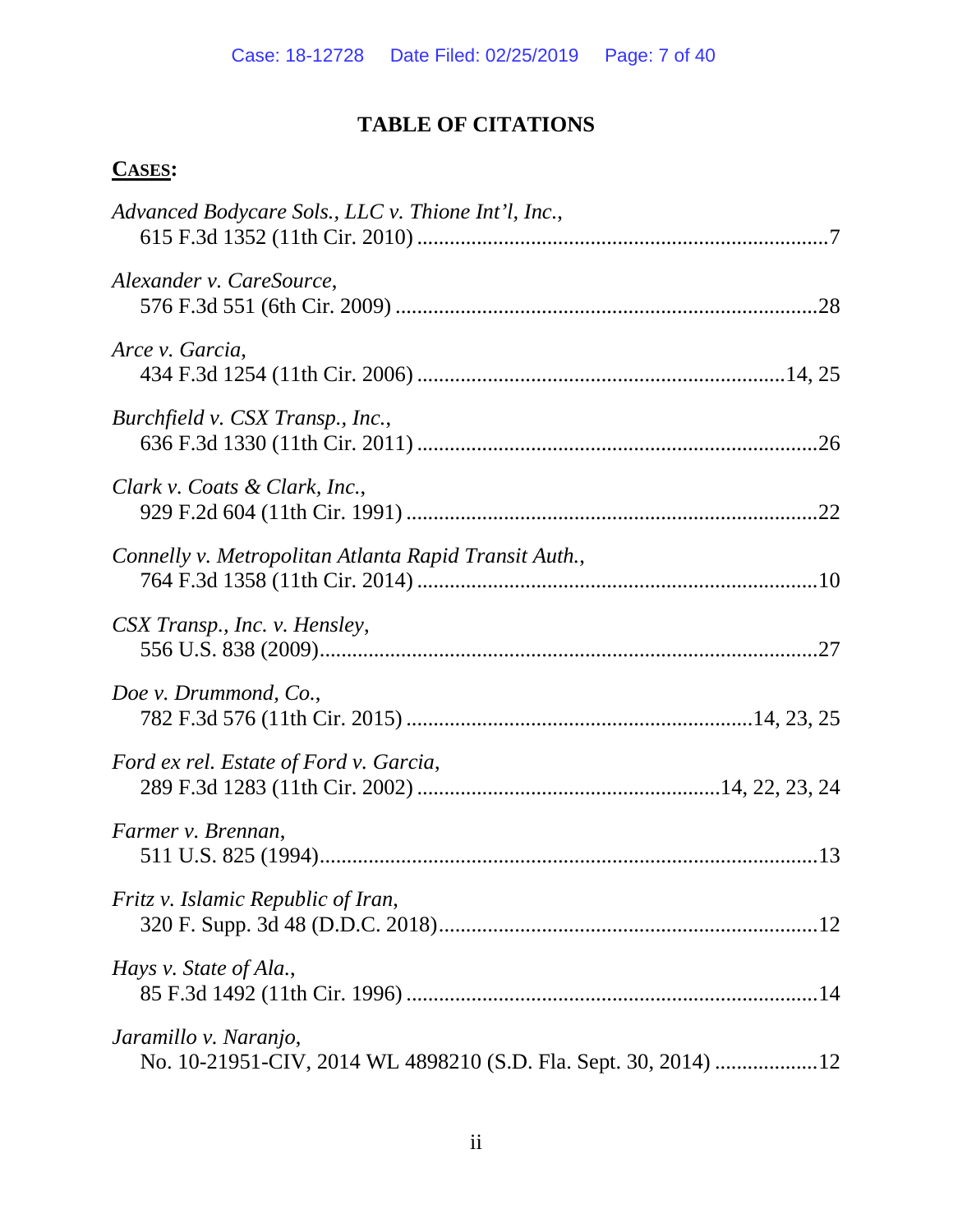| Mamani v. Berzain,                                                                                                        |  |
|---------------------------------------------------------------------------------------------------------------------------|--|
| Montgomery v. Noga,                                                                                                       |  |
| Price v. Lockheed Space Operations Co.,                                                                                   |  |
| Reeves v. Sanderson Plumbing Prods., Inc.,                                                                                |  |
| Sykes v. United States,                                                                                                   |  |
| Union Pac. R.R. Co. v. Kirby Inland Marine,                                                                               |  |
| United Techs. Corp. v. Mazer,                                                                                             |  |
| Warmbier v. Democratic People's Republic of Korea,                                                                        |  |
| <b>OTHER AUTHORITIES:</b>                                                                                                 |  |
| HOMICIDE: PRESUMPTION OF DELIBERATION OR PREMEDITATION FROM<br>THE CIRCUMSTANCES ATTENDING THE KILLING, 96 A.L.R.2d 1435, |  |

|--|--|--|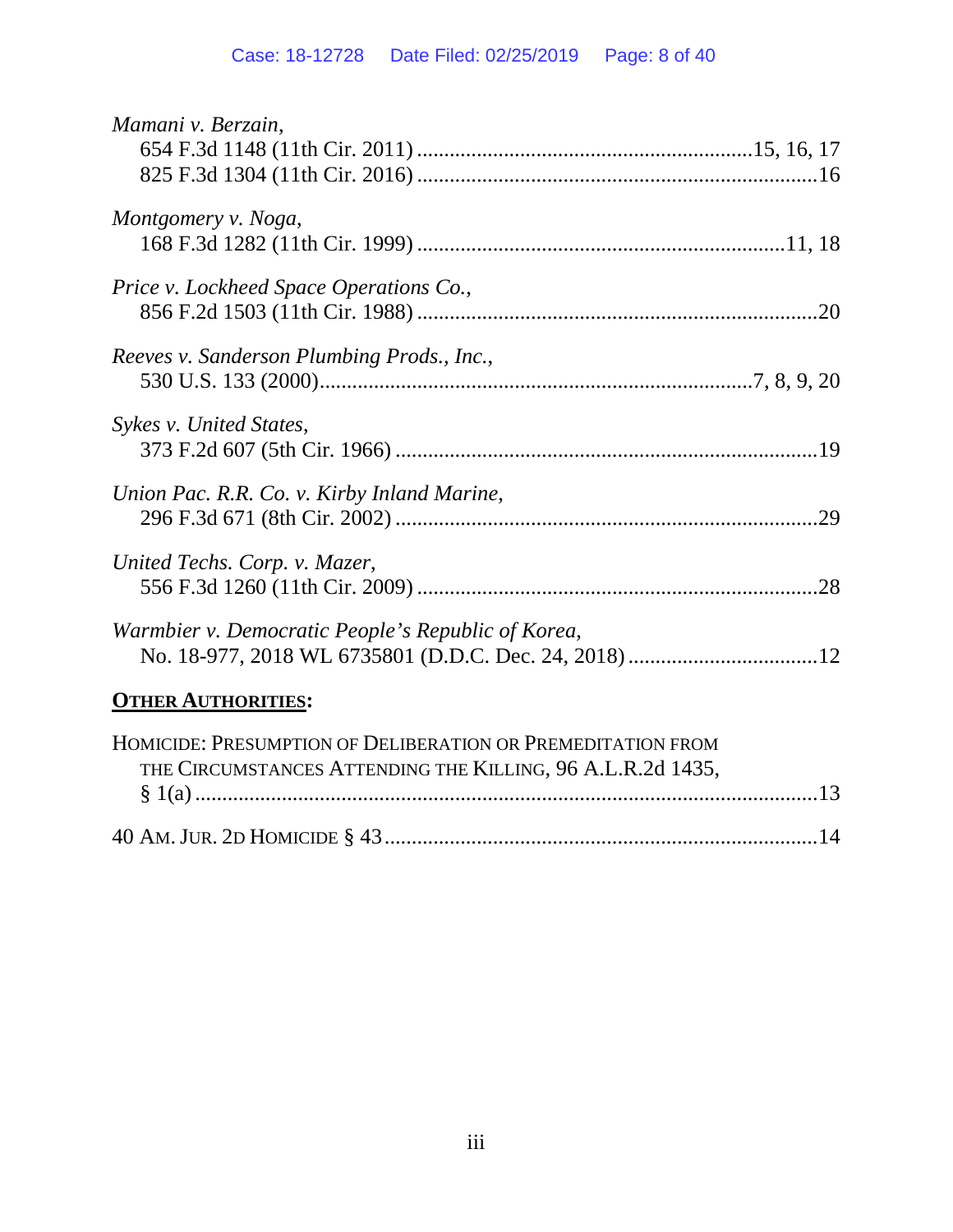### **INTRODUCTION**

In their appellate brief, as in their closing argument, Defendants offer a competing narrative for why eight unarmed civilians were gunned down by Bolivian soldiers. But Defendants' problem is that the *jury*, reviewing evidence from 40 witnesses over a three-week trial, concluded that those soldiers committed "deliberated" killings—a quintessentially fact-bound inquiry. Under a standard of review "heavily weighted in favor of preserving the jury's verdict," this Court should reject Defendants' attempt to retry their case long after the jury retired.

Defendants contend that this Court's 2011 *Mamani* decision, which dismissed an earlier version of the complaint as too "conclusory" to prove direct ATS liability, precludes the jury's verdict. If true, that would mean the jury—which considered detailed eyewitness accounts of soldiers specifically targeting and killing these unarmed decedents (none of which was alleged in the complaint this Court previously reviewed)—was not even *permitted* to infer that such killings were "deliberated." Tellingly, Defendants never address Plaintiffs' eyewitness testimony, which is the most probative evidence of whether the killings were actually intentional, rather than accidental or negligent. Defendants may prefer to disregard that evidence, but the jury was certainly not required to.

Defendants also strain to characterize their own evidence as "undisputed" including, perplexingly, assertions about the most centrally disputed questions in the

1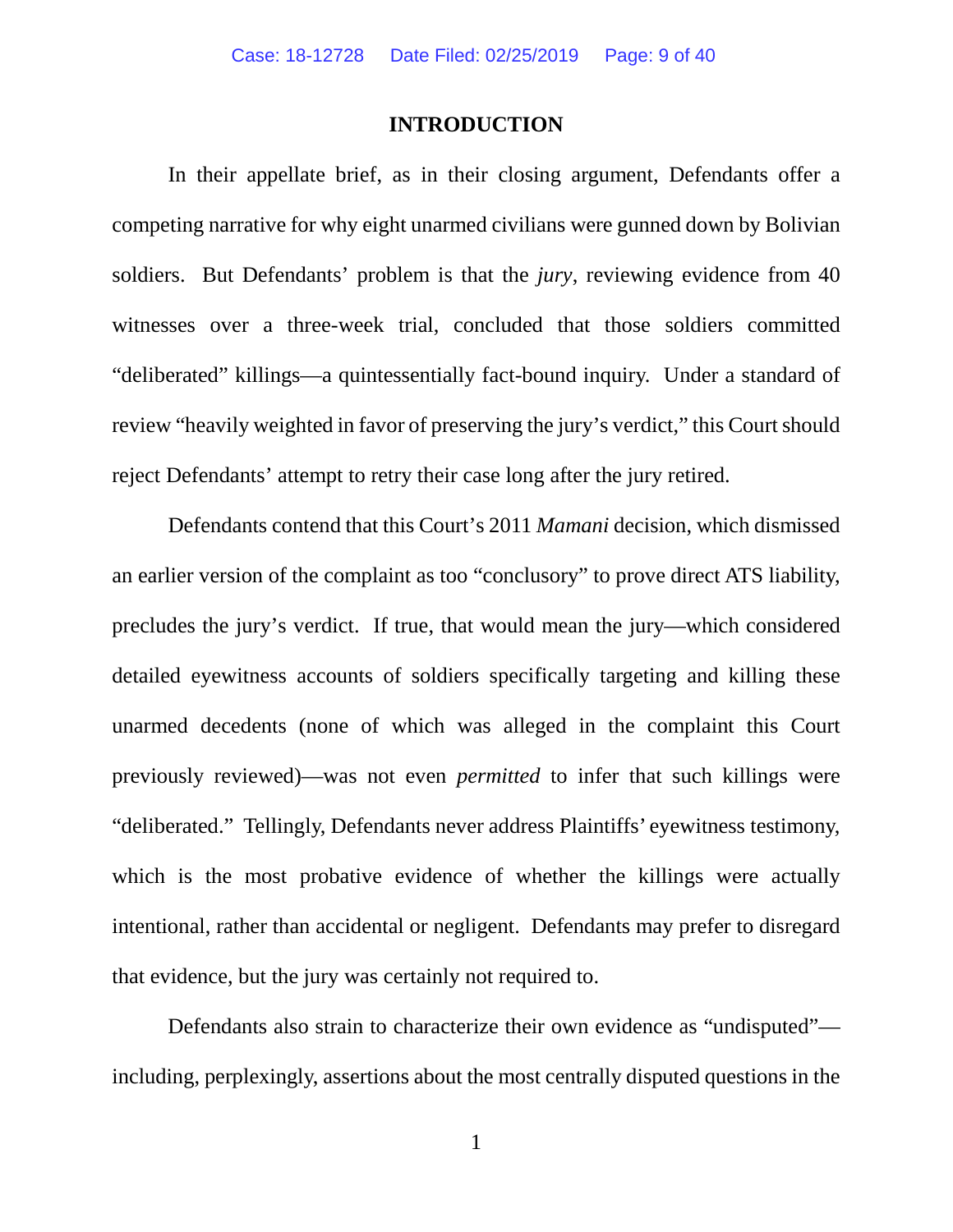case. *E.g.*, Br. 24 (describing as "undisputed facts" that there was "no evidence that any decedent was shot by a member of the military" or shot "intentionally"). That tactic may be understandable, as this Court *must* disregard any evidence the jury was not required to believe. But it is simply not credible, given extensive record evidence regarding each decedent's death.

Defendants also invoke as obstacles a series of heightened legal standards found nowhere in the TVPAor this Court's precedents. For example, they repeatedly point to a lack of evidence identifying the specific soldiers who pulled the trigger, or showing Defendants specifically "ordered" these killings. But under the jury instructions *that Defendants proposed*, which communicated verbatim the standard this Court set in 2011, such evidence is legally irrelevant. Defendants' belated plea for an elevated evidentiary standard cannot obscure that, in reality, the district court inverted the Rule 50 inquiry when it demanded that Plaintiffs exclude all inferences "*other than* deliberate killings."

These and other errors require reversal of the judgment below. And given that Defendants have no justification for the district court's errors in rejecting the proposed jury instruction and admitting the double-hearsay cables (on which Defendants continue to rely even on appeal), Plaintiffs are entitled to a new trial on the wrongful-death claims as well.

2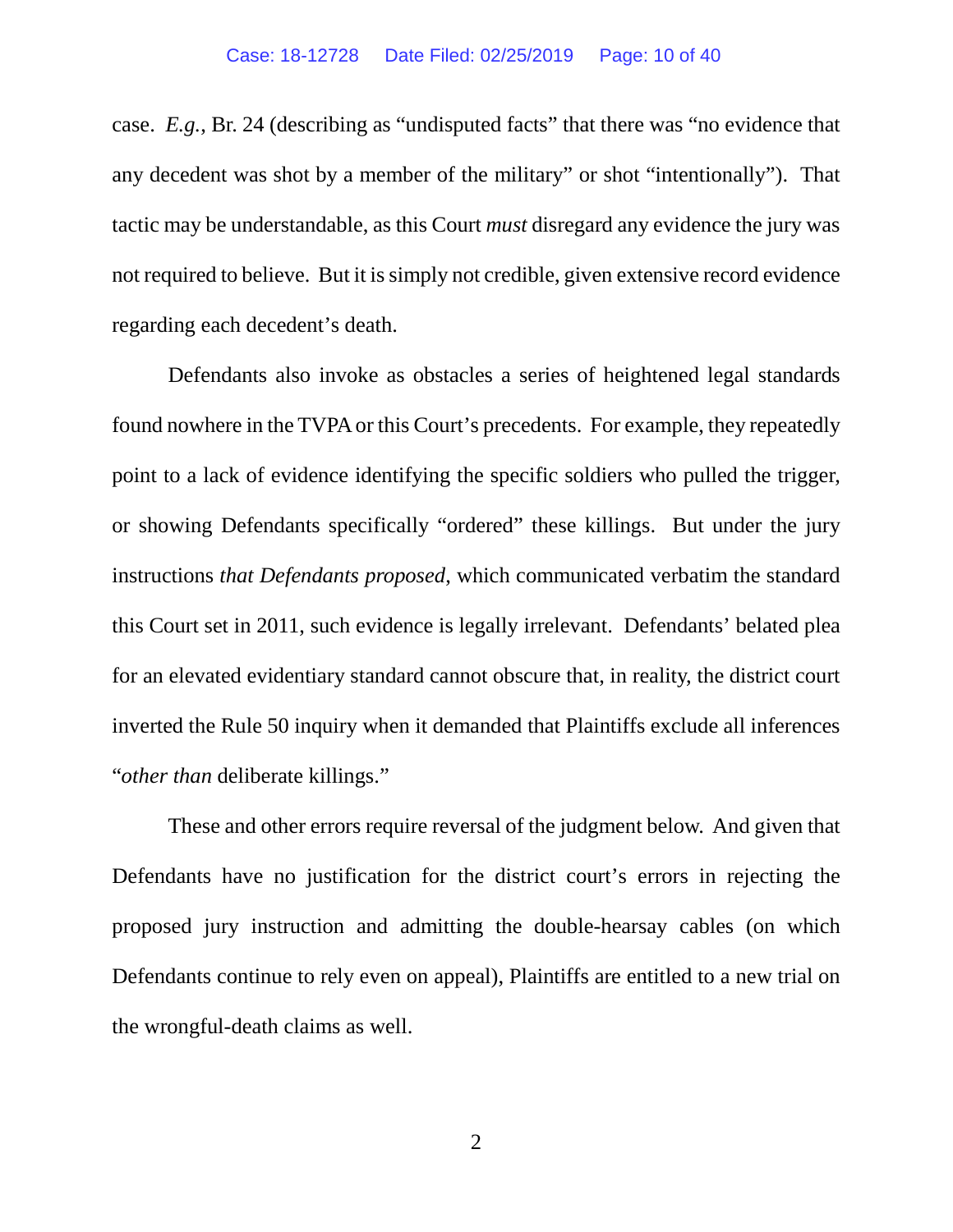### **ARGUMENT**

### **I. THE JURY'S TVPA VERDICT MUST BE REINSTATED**

## **A. Defendants Ignore Plaintiffs' Evidence And Offer A Competing Narrative The Jury Rejected**

Defendants agree that the primary question on appeal is whether a reasonable jury could find by a preponderance of the evidence that (i) Bolivian soldiers killed decedents, and (ii) the killings "were 'deliberate' in the sense of being undertaken with studied consideration and purpose." Defs.' Br. 23-24. Although Defendants contend that Plaintiffs "presented no evidence from which the jury could conclude that the deaths of Plaintiffs' decedents were the result of extrajudicial killings," *id.* 27, that hyperbole cannot be reconciled with the voluminous evidence detailed in Plaintiffs' brief.

### *1. Defendants ignore extensive evidence that Bolivian soldiers killed decedents.*

Without addressing any particular decedent's death, Defendants repeatedly claim "[t]here was no evidence that any decedent was shot by a member of the military." Br. 24; *see id.* at 1, 16, 18, 24, 27, 31-33, 50. Defendants are wrong.

Take, for example, the killing of Raúl (whom, like most decedents, Defendants never mention). The jury heard detailed and direct *eyewitness testimony* that, in Ovejuyo on October 13, a group of 12 to 15 Bolivian soldiers aimed and shot at Raúl "from above" as the unarmed sixty-year-old desperately sought refuge by a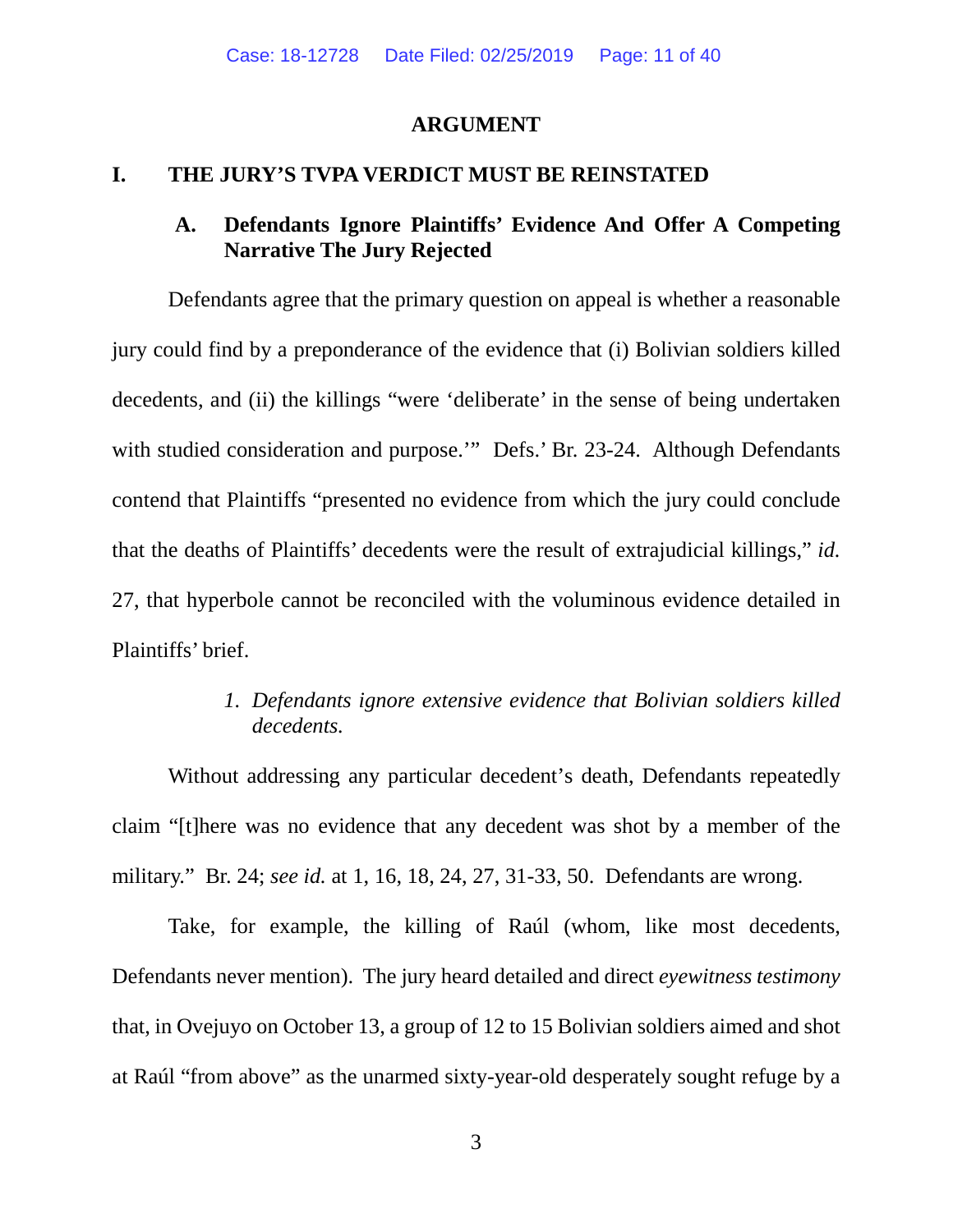shop. Vol:5-Doc:500-9 at 26:19-29:14, 33:4-10, 37:8-18. The eyewitness watched in fear as Raúl, "a man [he had] known for a long time," fell dead immediately. *Id.* at 26:10, 29:9-14. The soldiers continued to shoot, "dat dat dat," for around 20 minutes, though no civilians were armed and the surrounding area was "very peaceful." *Id.* at 35:15-18, 37:19-38:14, 41:11-17, 45:5-24.

Defendants never address Plaintiffs' recitation (at 8-14) of eyewitness accounts of soldiers killing other decedents, either. For instance, Defendants ignore an eyewitness's description of Arturo and Jacinto being killed by soldiers who climbed hills in pursuit of unarmed civilians, firing "every time the straw would move" where they hid. Vol:3-Doc:480 at 32:12-36:19, 38:22-39:7, 42:14-44:1, 56:12-20. They ignore that an eyewitness saw five officers "positioning themselves to shoot" and killing Lucio. Vol:5-Doc:500-4 at 34:11-38:4, 41:3-15. And they ignore the eyewitness evidence regarding the remaining decedents. *See, e.g.*, Vol:3- Doc:478 at 73:17-76:15 (Marcelino shot when closing window with tanks and soldiers "ready to shoot" outside); Vol:3-Doc:479 at 74:13-75:9 (Roxana shot in head after watching civilians flee military tanks and trucks on street); Vol:3-Doc:479 at 87:10-93:23 (Teodosia shot "very quick[ly]" after witnessing another civilian's death and after soldiers "aimed at" her and her family); Vol:2-Doc:476 at 59:24-65:9 (Marlene shot after soldiers fired at houses for hours). In short, Defendants' contention (at 50) that there was "no evidence from which the jury could reasonably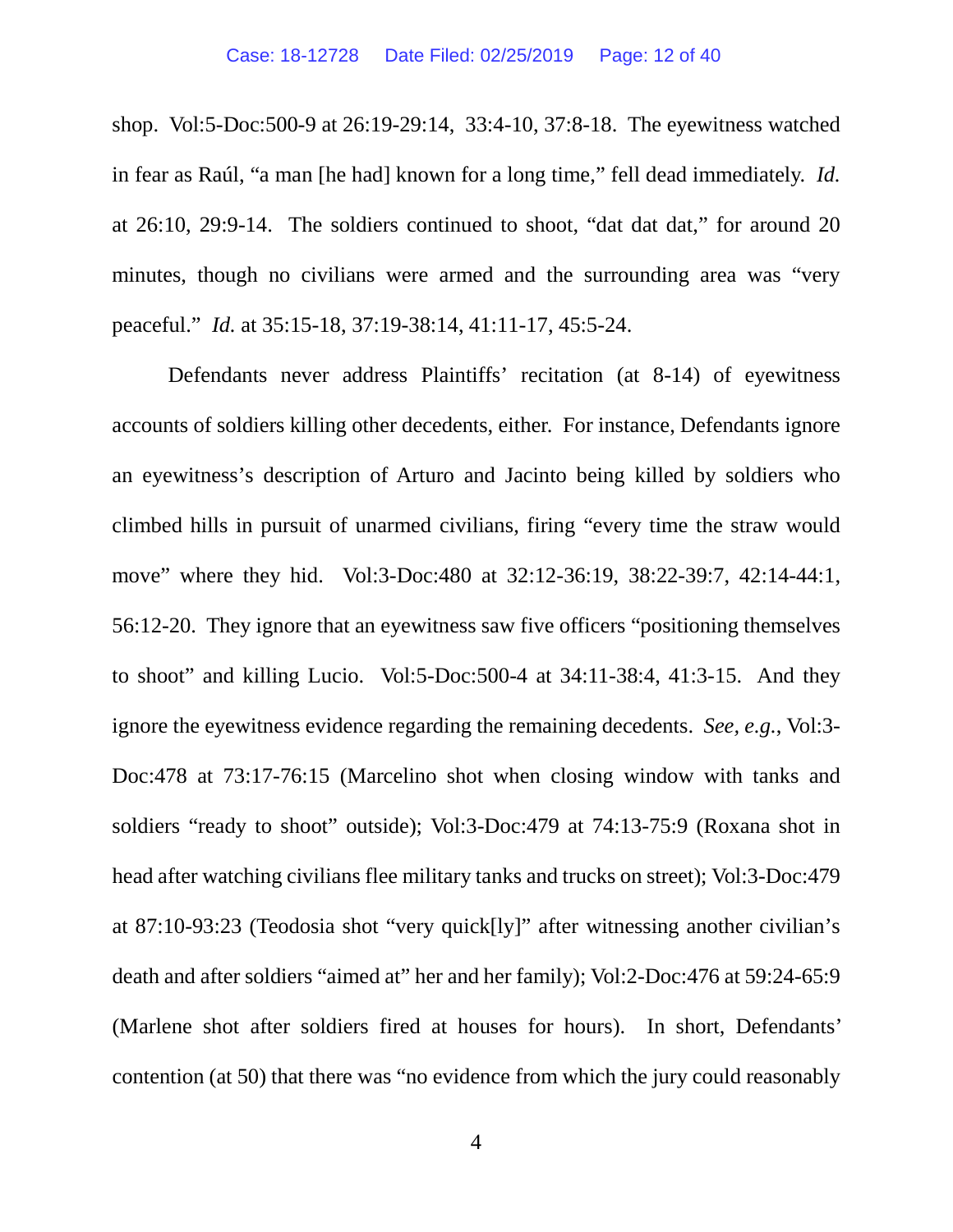have concluded that Plaintiffs' decedents were killed by *any* Bolivian soldier" is squarely foreclosed.

### *2. Defendants ignore extensive evidence that the killings were deliberated.*

Substantial evidence also supported the jury's reasonable conclusion that the killings were deliberated, *i.e.*, "undertaken with studied consideration and purpose," rather than the result of "accident<sup>[]</sup>," "negligen<sup>[ce]</sup>," "personal reasons," or "precipitate shootings." Vol:2-Doc:455 at 9.

Once again, eyewitnesses told the story. As just noted, multiple eyewitnesses observed Bolivian soldiers pursuing, targeting, and killing *these decedents*, all of whom were fleeing, hiding, or at home when fatally shot. Pls.' Br. 8-15. Such activities are consistent only with deliberated killings, not accidental or negligent ones.

The jury also heard *from soldiers themselves* that they were ordered to "shoot at anything that moved," Vol:4-Doc:500-1 at 26:11-21; those who refused were replaced by those who were willing, *see, e.g.*, Vol:4-Doc:500-1 at 50:23-53:8; and officers threatened conscripts—even killing one—who hesitated to fire at unarmed civilians, Vol:3-Doc:481 at 51:4-52:15; Vol:4-Doc:500-1 at 48:9-23. Conscripts (and others) testified that soldiers were ordered to shoot "below the belt" at civilians *who posed no threat*, Pls.' Br. 30; were commanded not to assist wounded civilians,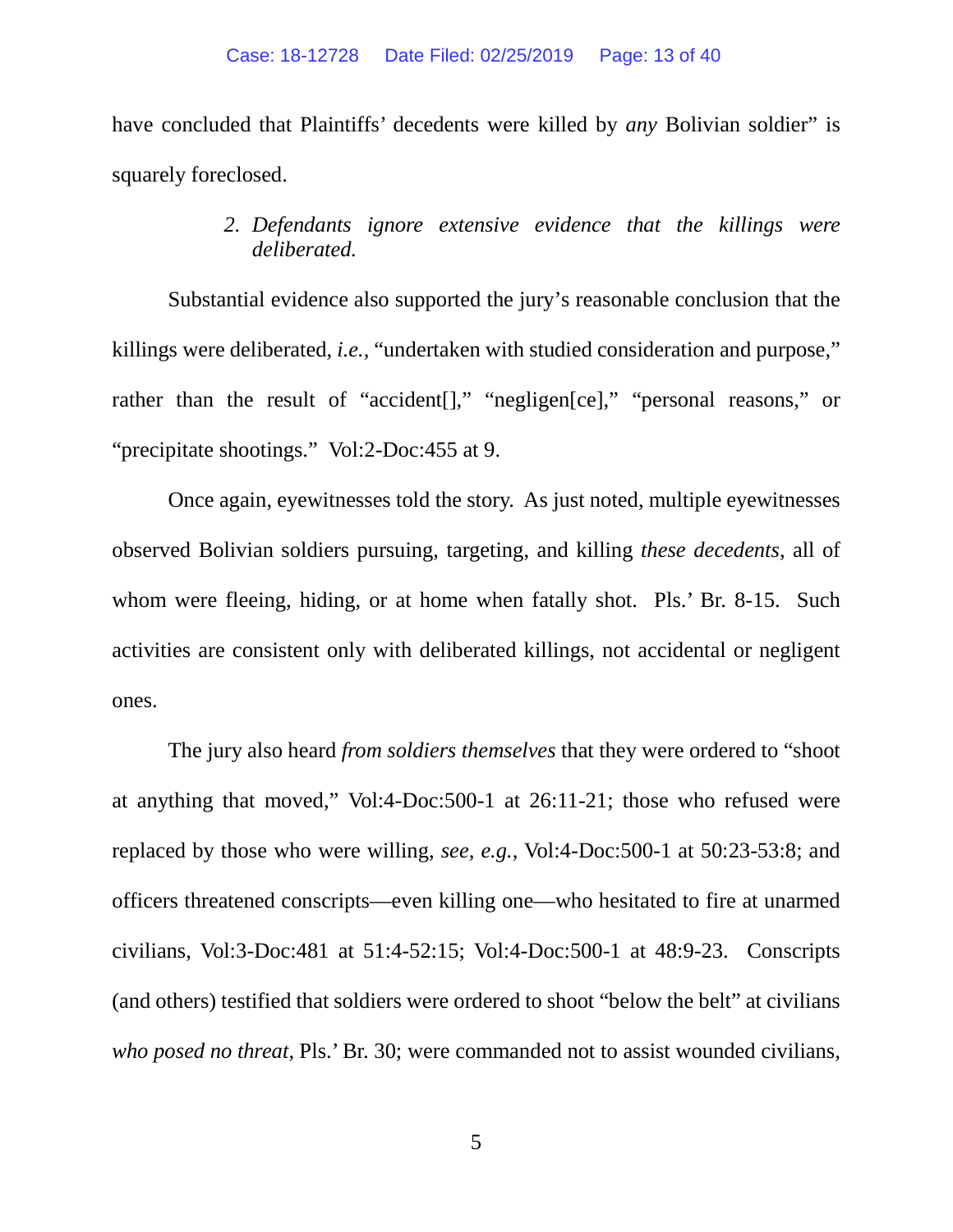*id.*; and followed officers who "sho[t] at anything that moved or screamed" over hours, *id.* at 9-10.

Contrary to Defendants' characterization (at 28), eyewitnesses consistently testified that there were *no armed civilians* and *no threats to soldiers* when and where soldiers shot each decedent. *See, e.g.*, Vol:4-Doc:500-1 at 36:23-37:10 (soldier in Warisata on September 20 never saw armed civilians); Vol:5-Doc:500-4 at 20:12- 17, 43:21-44:10 (witness to Lucio's killing "never" saw an armed civilian "[a]t any point"); Vol:3-Doc:479 at 22:10-12; Vol:3-Doc:480 at 70:7-9 (priests never saw civilians with firearms in Río Seco); Vol:3-Doc:479 at 75:12-15 (Roxana's brother "absolutely" did not see civilians "with any kind of weapon"); Vol:3-Doc:480 at 56:12-20 (civilians in hills by Ánimas Valley were unarmed); Vol:5-Doc:500-9 at 35:15-18, 37:19-38:14, 41:11-17, 45:5-24 (soldiers in "very peaceful" Ovejuyo continually fired despite no armed civilians and no attacks on military). As they did in closing argument, Defendants dispute the significance of this evidence. But the jury was free to draw its own conclusions.

On top of all this (and more) direct evidence, the jury *also* considered overwhelming—and highly probative—circumstantial evidence from which it reasonably could infer that decedents were shot deliberately. *See* Pls.' Br. 31-32. Defendants disparage that evidence, describing Plaintiffs' entire case as "allegations of a pattern of indiscriminate shootings, without more." Br. 27. But given the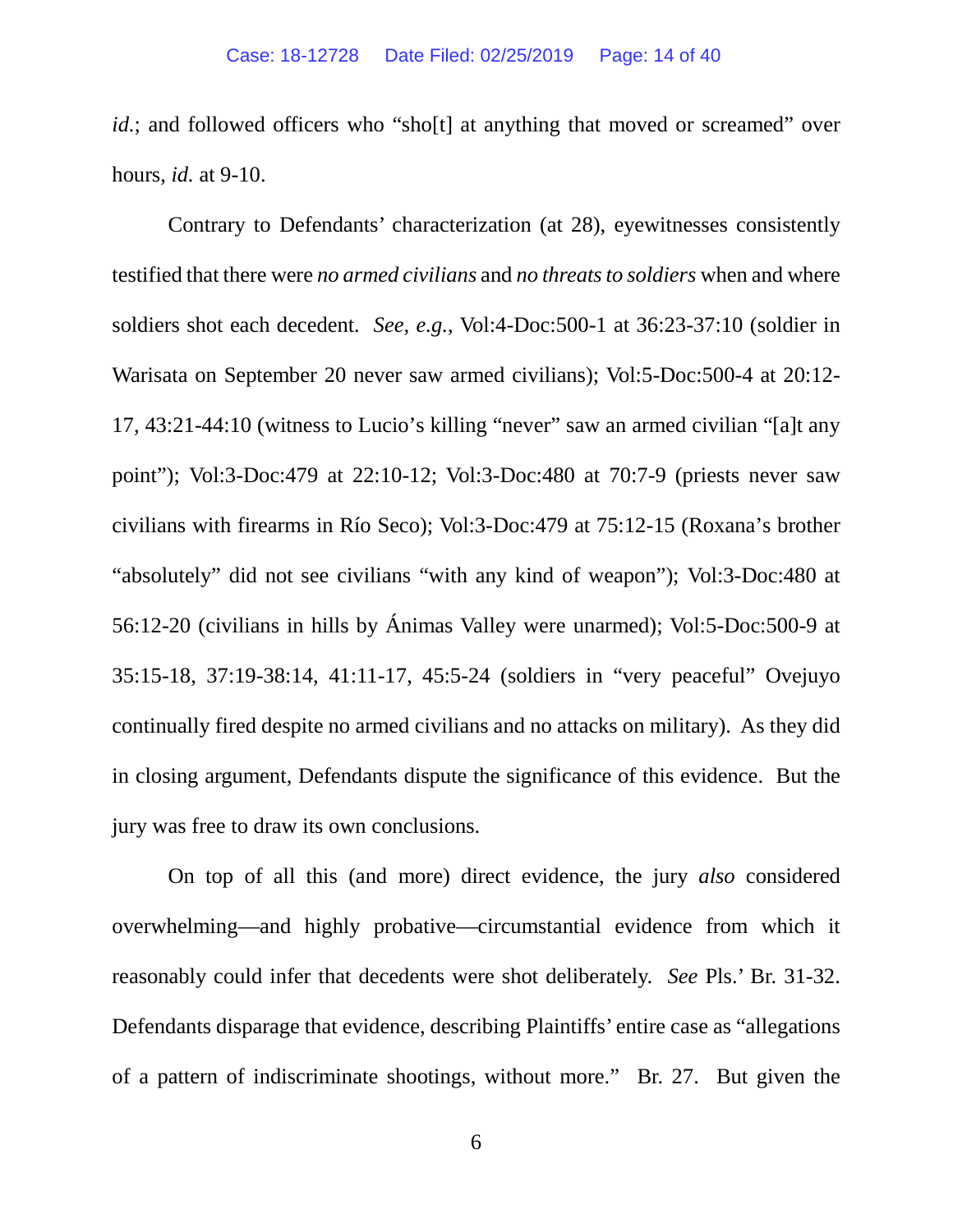#### Case: 18-12728 Date Filed: 02/25/2019 Page: 15 of 40

eyewitness testimony recounted above, Defendants cannot credibly contend that Plaintiffs' case was merely circumstantial, let alone based on "speculative inference." Br. 34.

In sum, the trial record provided a legally adequate factual basis for a reasonable jury to conclude that Bolivian soldiers killed all eight decedents with deliberation. That would be true under any standard, but particularly where the Court must "consider all the evidence, and the inferences drawn therefrom, in the light most favorable" to Plaintiffs. *Advanced Bodycare Sols., LLC v. Thione Int'l, Inc.*, 615 F.3d 1352, 1360 (11th Cir. 2010).

## *3. This Court should disregard Defendants' contested evidence and theories.*

Instead of taking Plaintiffs' evidence head on, Defendants relitigate the jury's verdict by offering the same counter-narrative they offered at trial. But this Court "must disregard all evidence favorable to the moving party that the jury is not required to believe," and credit evidence favorable to the movant only if it "is uncontradicted and unimpeached, at least to the extent [it] comes from disinterested witnesses." *Reeves v. Sanderson Plumbing Prods., Inc.*, 530 U.S. 133, 151 (2000). Essentially all the facts Defendants claim were "unrebutted" or "undisputed" were *squarely* rebutted. (Many others—including their odd attempt to put a non-party, Evo Morales, on trial in the Eleventh Circuit—are additionally irrelevant.) Indeed, Defendants never dispute that two witnesses testified that the military forced them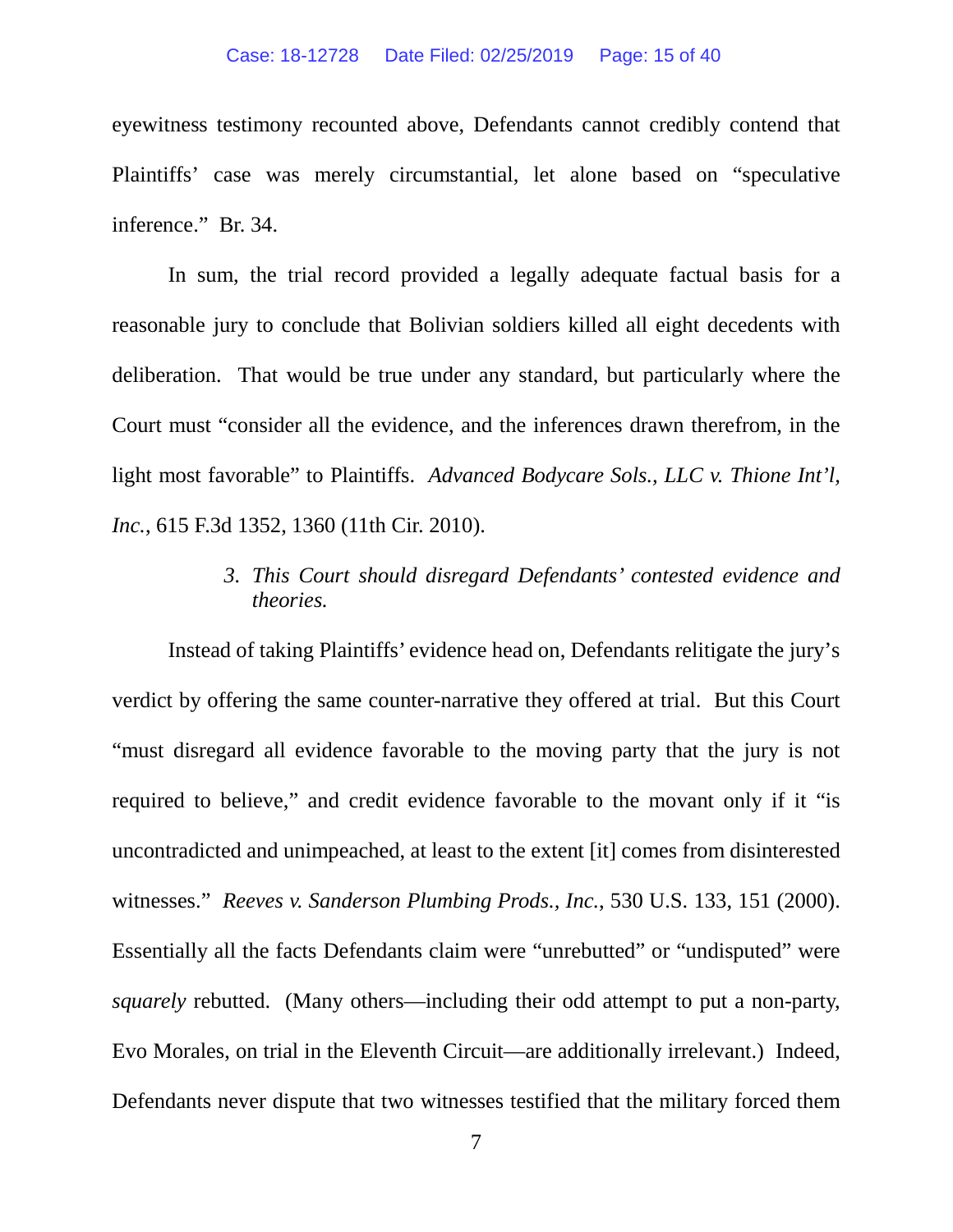#### Case: 18-12728 Date Filed: 02/25/2019 Page: 16 of 40

to fabricate statements about civilians' supposed violence and soldiers' supposed restraint. *See* Pls.' Br. 14. Such evidence could lead a reasonable jury to question *all* of Defendants' evidence, as "[c]redibility determinations" and "the weighing of the evidence" are "jury functions, not those of a judge." *Reeves*, 530 U.S. at 150.

Even taking Defendants' evidentiary claims at face value, however, most can be disregarded as contradicted, impeached, or derived from their experts or other interested witnesses. *See* Pls.' Br. 32-34.

*The events in Warisata.* Defendants claim "[t]here was unrebutted evidence presented at trial that in Warisata, [(1)] the military convoy transporting hostages was ambushed," and (2) Marlene was killed "during [the] ambush of [the] convoy as it drove through the town." Br. 10, 28. On the contrary, an American student on the caravan, who refuted that tourists were "hostages," stated that it passed through Warisata "safely" and he "did not see or hear any gunshots in Warisata when [it] went through the town"—notwithstanding an earlier confrontation *outside* of town. Vol:2-Doc:477 at 36:25-40:9, 53:19-54:14. Second, the jury heard that Marlene's home in Karisa Town (one of four towns in the broader Warisata District) was a 20 to-25-minute distance from where the caravan passed through Warisata Town. Vol:2-Doc:476 at 52:11-20, 59:10-62:10, 65:1-6. It also heard that soldiers walked through her neighborhood firing indiscriminately for hours. Pls.' Br. 8-10.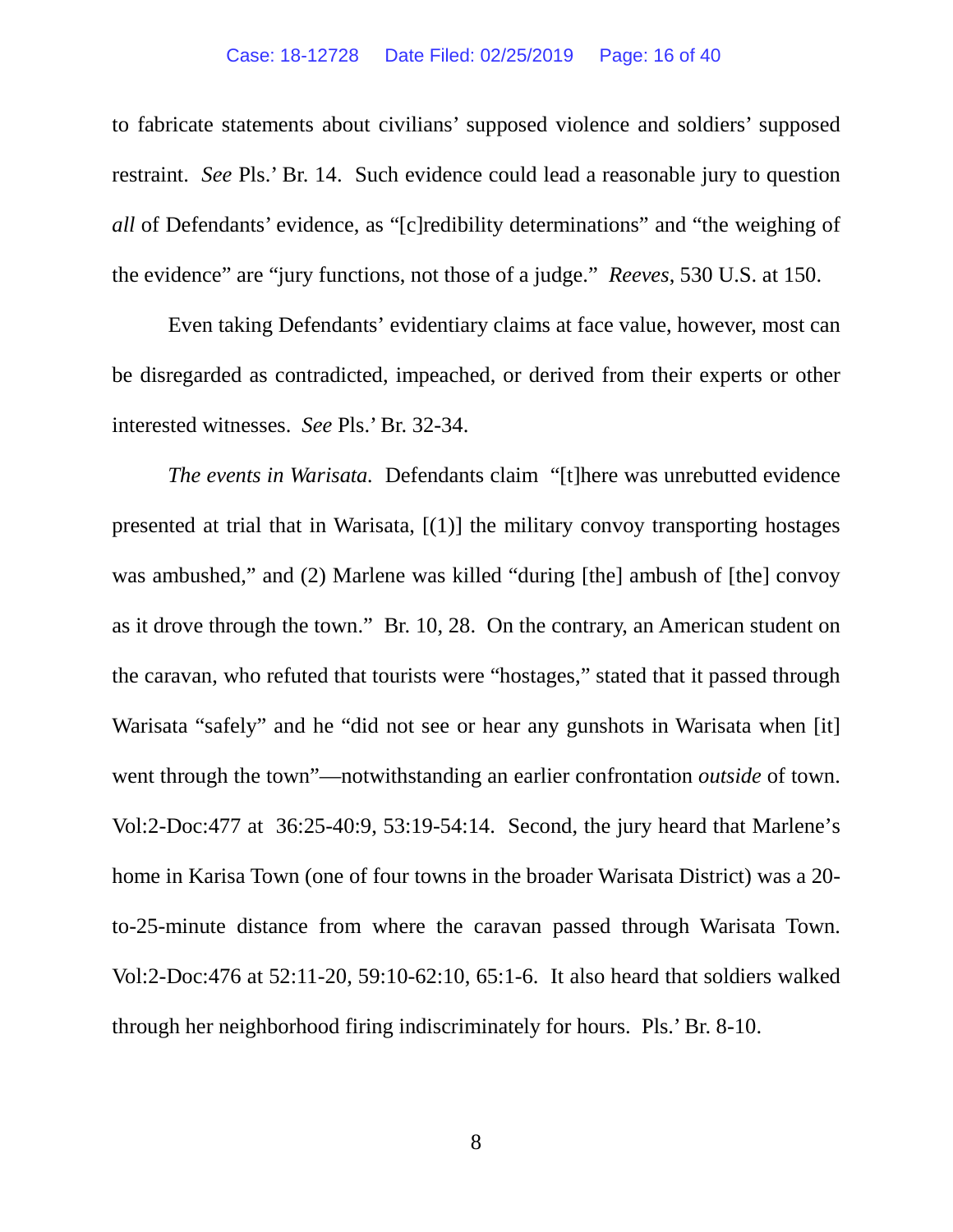*The events in El Alto and La Paz*. Defendants likewise invoke (at 28-29) purportedly "[u]ndisputed evidence" of "crises" in El Alto and La Paz "in each of the areas where decedents died." Again, that evidence was *in no way* "undisputed." For starters, Defendants' evidence of these "crises" was contested. *Compare, e.g.*, Defs.' Br. 4, 10, 11, 28 (citing "dynamite"-armed protestors) *with* Vol:3-Doc:480 at 149:23-150:4 (soldier contradicting report of dynamite); *see* Vol:2-Doc:476 at 70:13-75:16 (explaining demonstrations in Bolivia are commonplace); Vol:4- Doc:483 at 50:21-24 (La Paz mayor explaining "[t]here was a relative normalcy in the city" on October 12 before military action); Vol:3-Doc:479 at 9:13-15, 71:16-24 (protests did not prevent ordinary tasks like "go[ing] to the store and buy[ing] bread, soda, ice cream"). Moreover, much of Defendants' evidence did not come from "disinterested" witnesses. *Reeves,* 530 U.S. at 151; *see, e.g.*, Br. 29 (citing Supp.App.-Vol:2-Doc 488 at 130:21-131:4, 150:2-20 (Defendants' expert's testimony); App.-Vol:4-Doc:500-2 at 139:05-143:13 (General's testimony)).

More to the point, Defendants discuss "crises" only in generalities. But the jury was entitled to credit Plaintiffs' extensive evidence that, notwithstanding temporally or geographically distant conflicts, decedents were killed in areas of El Alto and La Paz where and when witnesses "never" saw an armed civilian "[a]t any point." Vol.5-Doc:500-4 at 20:12-17, 43:21-44:10; *see* Pls.' Br. 34 n.3. Several eyewitnesses even used maps to show that decedents' killings were removed from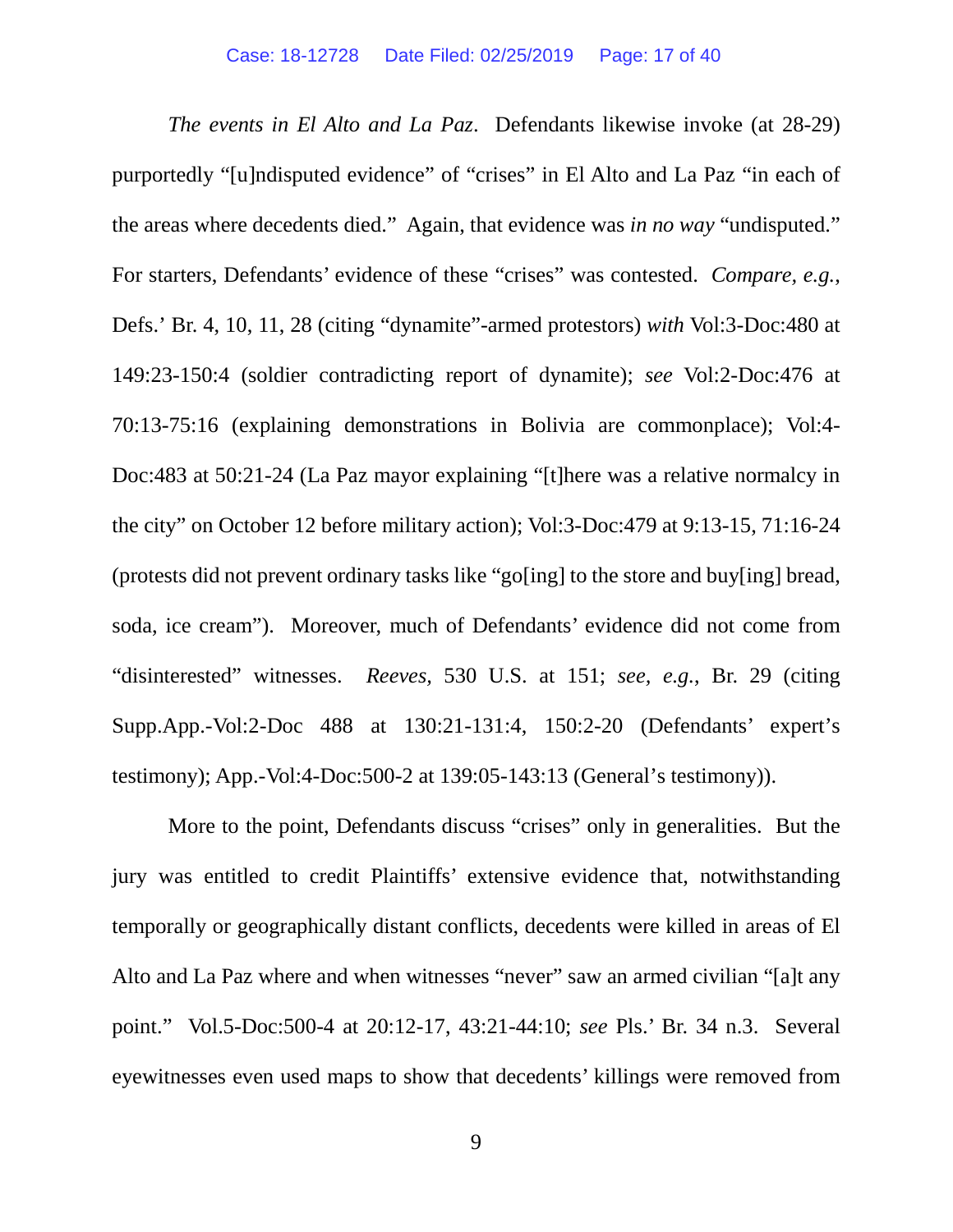any purported crises. *See, e.g.*, Vol:3-Doc:480 at 33:20-36:11, 44:16-20 (Arturo and Jacinto killed in hills away from conflict); Vol:5-Doc:500-9 at 29:25-39:14 (eyewitness drawing map of Lucio's killing in Ovejuyo).

*The "irreconcilable" verdict.* Defendants repeatedly suggest (at 3, 19-20, 29) that decedents' killings could not have been deliberated because the jury rejected Plaintiffs' wrongful-death claims. But Defendants have not cross-appealed the district court's holding "that the jury's verdict is not irreconcilably inconsistent." Vol:5-Doc:514 at 2 n.4. As Plaintiffs explained (at 50-52), the jury necessarily understood the conjunctive wrongful-death "willful *and* intentional" standard to differ from the TVPA's "deliberated" one. *See* Defs.' Br. 20 (conceding jury understood no-wrongful-death standard as "not intentional, not willful, *and* not malicious") (emphasis added). That conclusion is reinforced by the later punitivedamages instruction, which linked the term "willful[]" to both "wanton" and "malicious." Vol:2-Doc:455 at 26. Regardless, "allegedly inconsistent jury verdicts" are irrelevant to the Rule 50 analysis, where "only the sufficiency of the evidence matters." *Connelly v. Metropolitan Atlanta Rapid Transit Auth.*, 764 F.3d 1358, 1363-1364 (11th Cir. 2014).

*Prosecutors' report.* Defendants argue (at 12) that they and the soldiers were vindicated by a post-incident report prepared by Bolivian prosecutors. But they neglect to mention that the report explicitly excludes any examination of *their*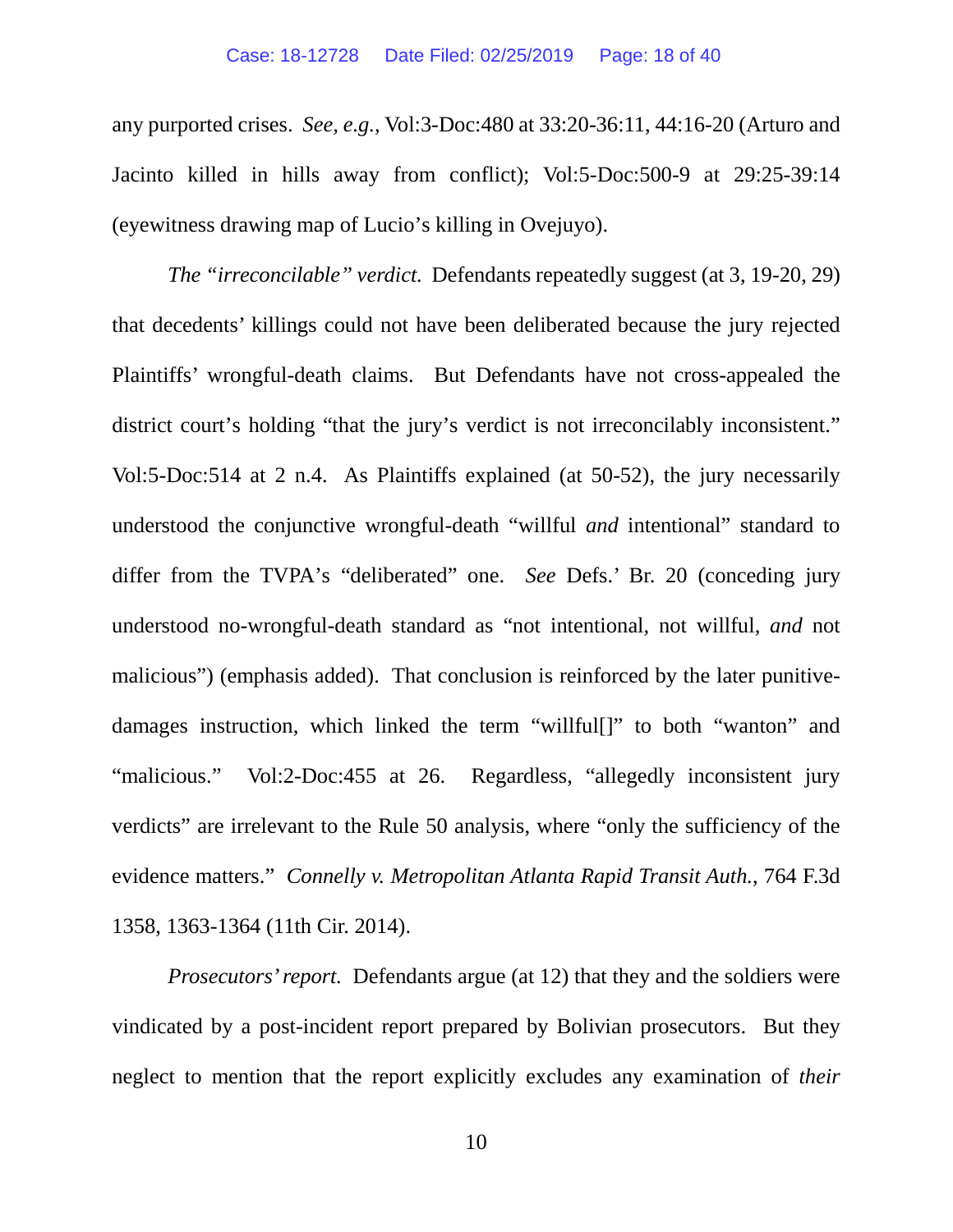liability. Supp.App.-Vol:2-Doc:497-2 at 1002.22 (explaining constitutional provision restricted investigation's scope). And they ignore the report's conclusion: "The tragic outcome of these confrontations shows that in some instances, the actions of the joint military and police forces \*\*\* whose irreparable outcome was death and grievous bodily harm \*\*\* may be considered *criminal conduct with direct regard to the perpetrators*[.]" *Id.* at 1002.32 (emphasis added). Even Defendants' own cited evidence thus accords with extrajudicial killings by soldiers.

\*\*\*

Ultimately, the question for this Court is not whether it would side with the jury's judgment or with Defendants' narrative, but rather whether "reasonable and fair-minded persons in the exercise of impartial judgment might reach different conclusions based on the evidence presented." *Montgomery v. Noga*, 168 F.3d 1282, 1289 (11th Cir. 1999). The jury was entitled to credit Plaintiffs' evidence—which was far more than a "scintilla" (Defs.' Br. 22)—over Defendants'.

### **B. Defendants, Like The District Court, Invert The Proper Legal Standard And Adopt A Novel Legal Test**

Defendants do not address the district court's inversion of the legal standard, which required Plaintiffs to exclude all reasonable inferences "*other than* deliberate killings." Pls.' Br. 33 (quoting Vol:5-Doc:514 at 19). Instead, they commit the same error, insisting that Plaintiffs *disprove* their alternative theories. *See, e.g.*, Br. 33-34 (arguing Plaintiffs must rule out other scenarios "as opposed to" deliberated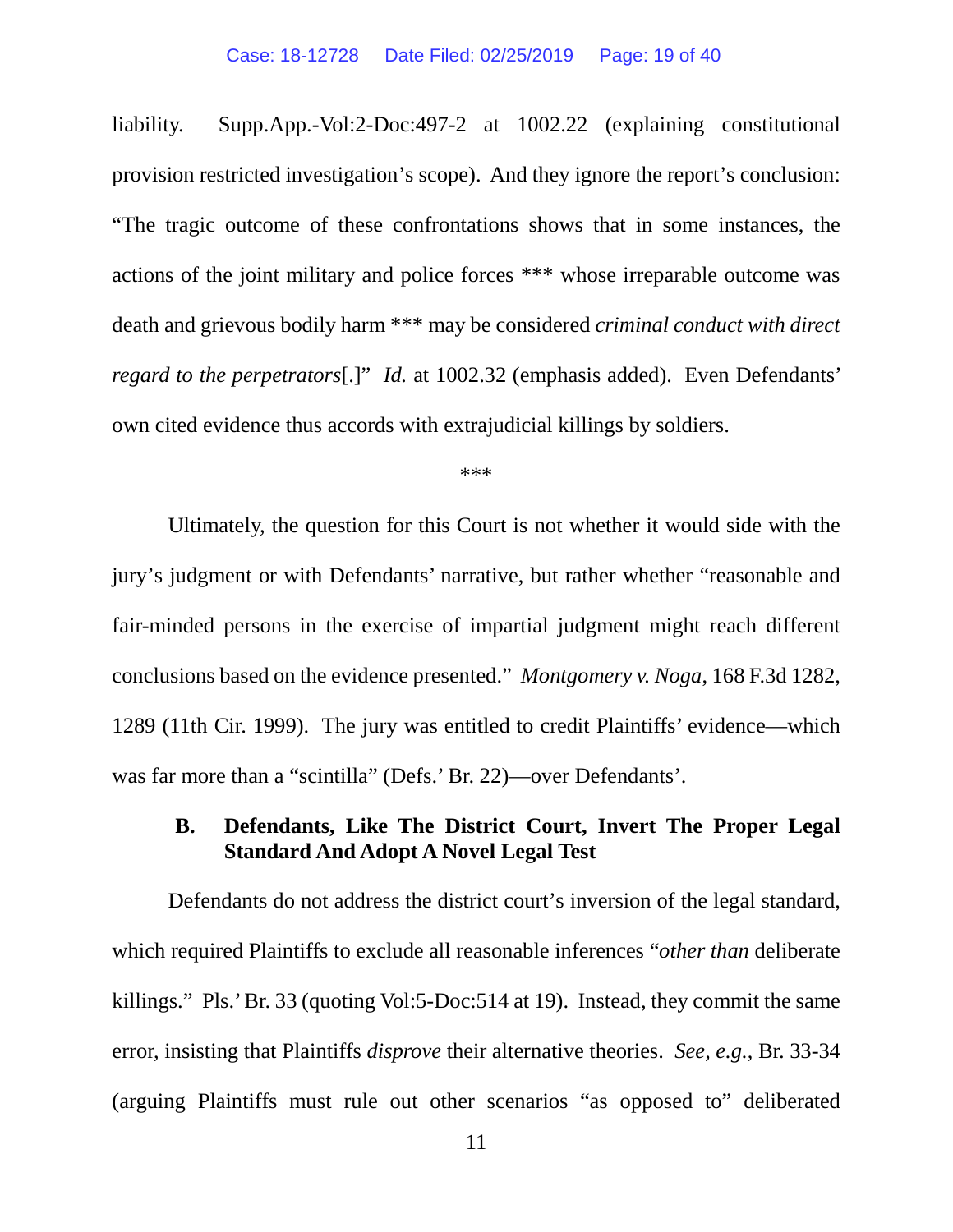#### Case: 18-12728 Date Filed: 02/25/2019 Page: 20 of 40

shootings). Yet whether the killings were deliberated was a factual question the properly-instructed *jury* was asked to decide. Vol:2-Doc:455 at 9.

**1.** Defendants ask this Court to hold that it is somehow "impossible" for a jury to find extrajudicial killings without identifying the specific soldier "who actually shot" each decedent and "inquiring into the shooter's state-of-mind." Br. 2, 31, 33; *see id.* at 33 (supposed failure to proffer "evidence of the identity of any shooter" is "exactly why Plaintiffs' case fails"). But if that were the test, much of the existing TVPA precedent—and nearly all the case law Plaintiffs cited (at 27-28), including from within this Circuit—is wrong.

In *Jaramillo v. Naranjo*, No. 10-21951-CIV, 2014 WL 4898210, at \*13 (S.D. Fla. Sept. 30, 2014), a killing was deemed "deliberated" even though it was carried out by an unidentified "subordinate" in a paramilitary outfit. In *Fritz v. Islamic Republic of Iran*, 320 F. Supp. 3d 48, 84 (D.D.C. 2018), deliberation in the killings of U.S. soldiers by unidentified militants was inferred from the servicemen's wounds and other circumstantial evidence. And in *Warmbier v. Democratic People's Republic of Korea*, No. 18-977, 2018 WL 6735801, \*16 (D.D.C. Dec. 24, 2018), the court found "more than sufficient" evidence of deliberation based on North Korea's general record of torture and the severity of the decedent's injury, despite no indication of who inflicted the harm.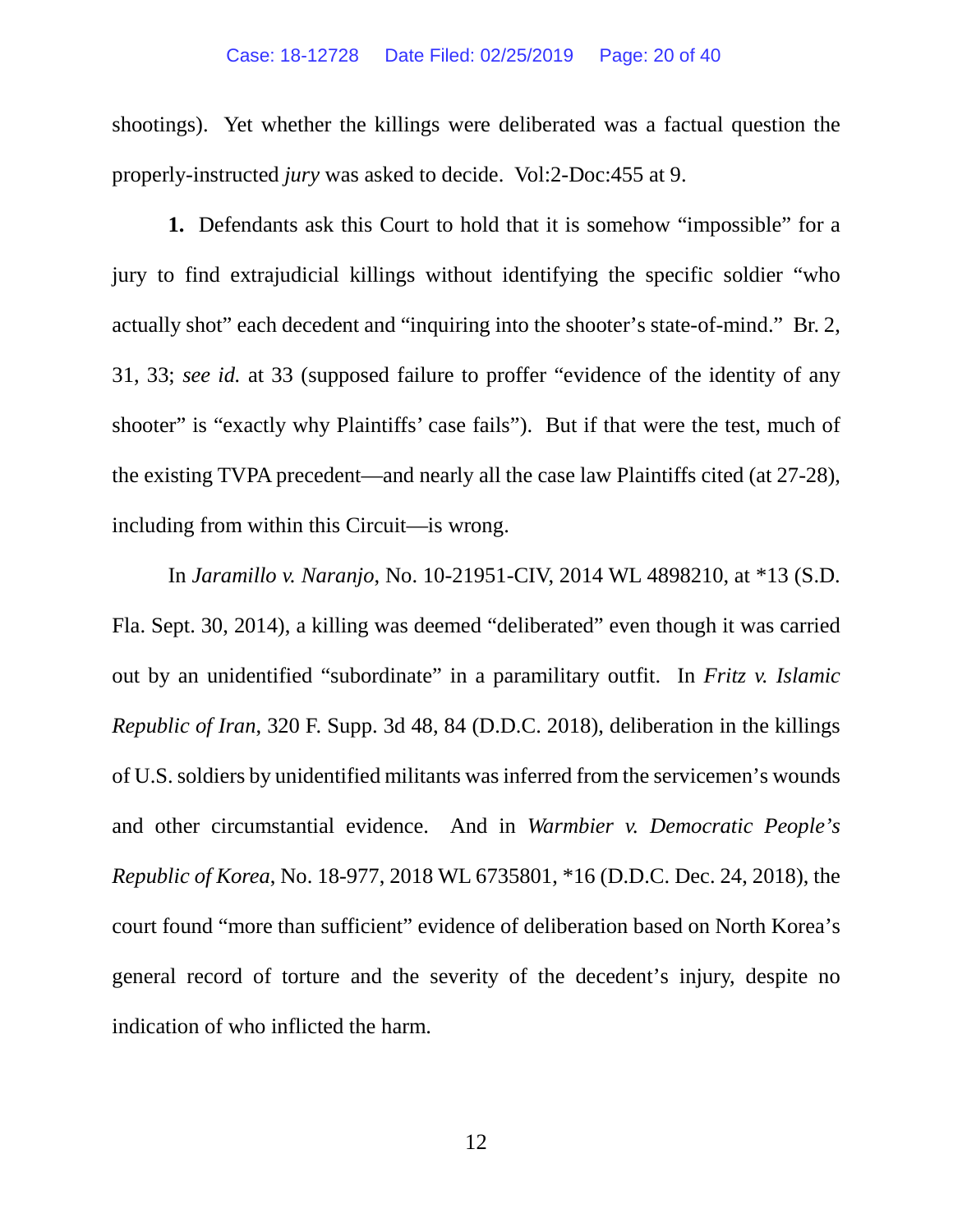#### Case: 18-12728 Date Filed: 02/25/2019 Page: 21 of 40

Defendants neither meaningfully address Plaintiffs' cases *nor* offer a single authority of their own. They relegate discussion of Plaintiffs' cases to a footnote (and even then cite only two), suggesting that even if those cases did not identify a specific killer, "the deliberated nature of the deaths was not in question." Br. 33 n.4. But that is simply to say that, in those cases, "deliberation" was established by means other than by identifying the specific killer—which is exactly Plaintiffs' point.

**2.** Defendants' novel theory apparently rests on a flawed insistence that proof of deliberation cannot be circumstantial, because otherwise "a reasonable jury would have to speculate" about a soldier's "state-of-mind." Defs.' Br. 33-34. But it is unclear what, other than perhaps a direct confession, Defendants would *not* consider too "speculative." *Cf. id.* at 24 (even "evidence of a plan to kill civilians" would not establish "deliberated, extrajudicial killings").

The reality is that determining a mental state "is a question of fact subject to demonstration in the usual ways, including inference from circumstantial evidence." *Farmer v. Brennan*, 511 U.S. 825, 842 (1994). Indeed, even in homicide cases, where *mens rea* must be proven beyond a reasonable doubt, "it is generally understood" that "deliberation" "is not susceptible of direct proof, and may be ascertained or determined only by deduction from external or objective manifestations." HOMICIDE: PRESUMPTION OF DELIBERATION OR PREMEDITATION FROM THE CIRCUMSTANCES ATTENDING THE KILLING, 96 A.L.R.2d 1435, § 1(a); *see,*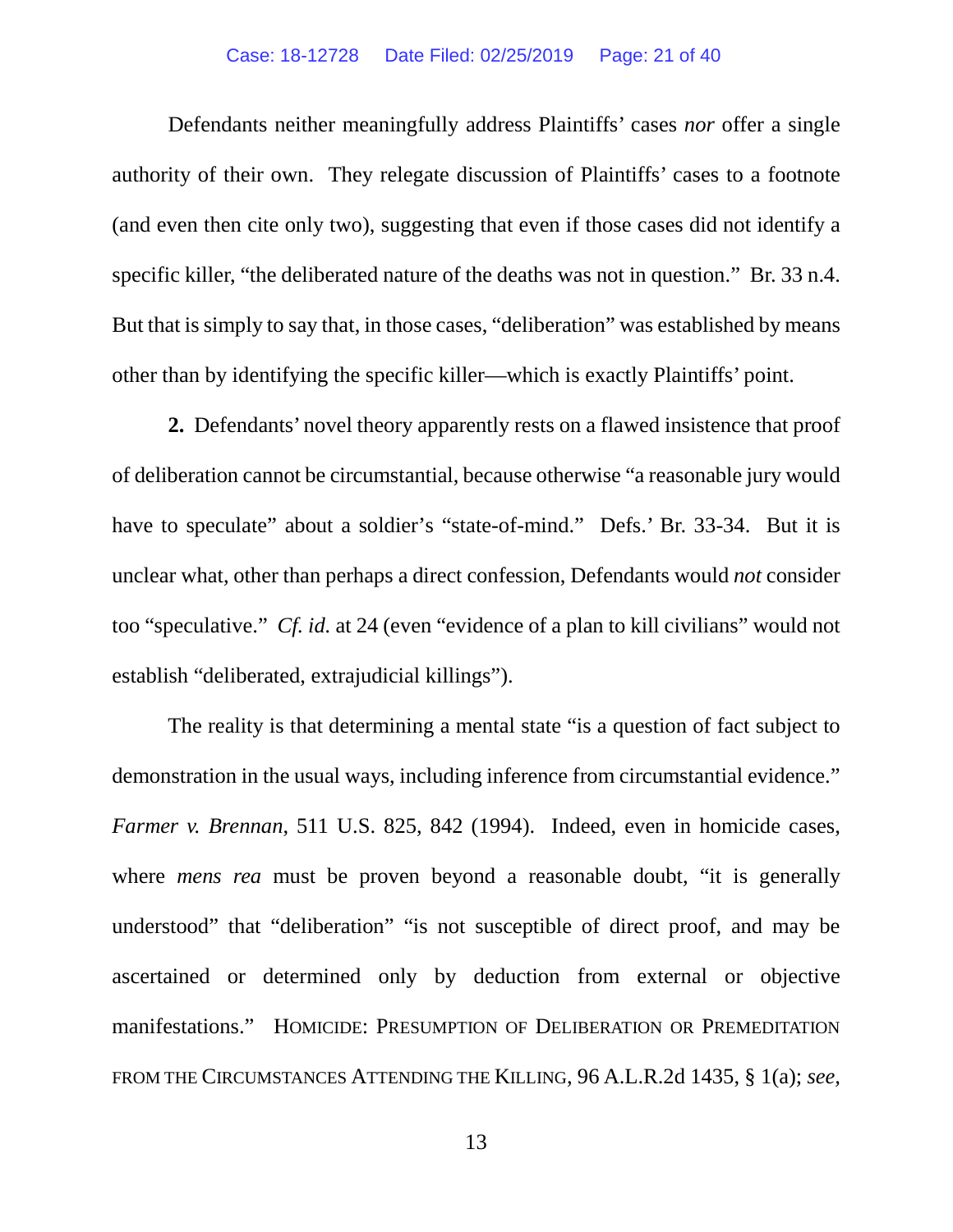*e.g.*, *Hays v. State of Ala.*, 85 F.3d 1492, 1500 (11th Cir. 1996) (rejecting challenge to deliberated-murder conviction based on circumstantial evidence of defendant's state-of-mind). As the jury was properly instructed, "there's no legal difference" between direct and circumstantial evidence in TVPA cases, either. Vol:2-Doc:455 at 3; *see Doe v. Drummond, Co.*, 782 F.3d 576, 607 (11th Cir. 2015) (explaining "general principles of domestic law" are instructive for interpreting TVPA).<sup>1</sup>

**3.** Defendants also argue that it is "impossible to prove" deliberation without proof that they gave "orders to use lethal force." Br. 2; *see id.* at 1, 16, 18, 34, 37, 40, 45-47. Under binding command-responsibility precedent, however, a jury may find "a commander liable for acts of his subordinates, *even where the commander did not order those acts*." *Ford ex rel. Estate of Ford v. Garcia*, 289 F.3d 1283, 1286 (11th Cir. 2002) (emphasis added); *see Arce v. Garcia*, 434 F.3d 1254, 1259 (11th Cir. 2006) (affirming TVPA liability for former officials who "neither ordered \*\*\* nor participated in" underlying crimes). Whether Defendants ordered the killings is legally irrelevant under the theory the jury accepted. *See* Pls.' Br. 37-38; *see* 

 $\overline{a}$ 

<sup>&</sup>lt;sup>1</sup> Notably, "[n]o particular period of deliberation is essential," 40 AM. JUR. 2D HOMICIDE § 43, and "deliberation may be formed while the killer is pressing the trigger that fired the fatal shot," *Hays*, 85 F.3d at 1500.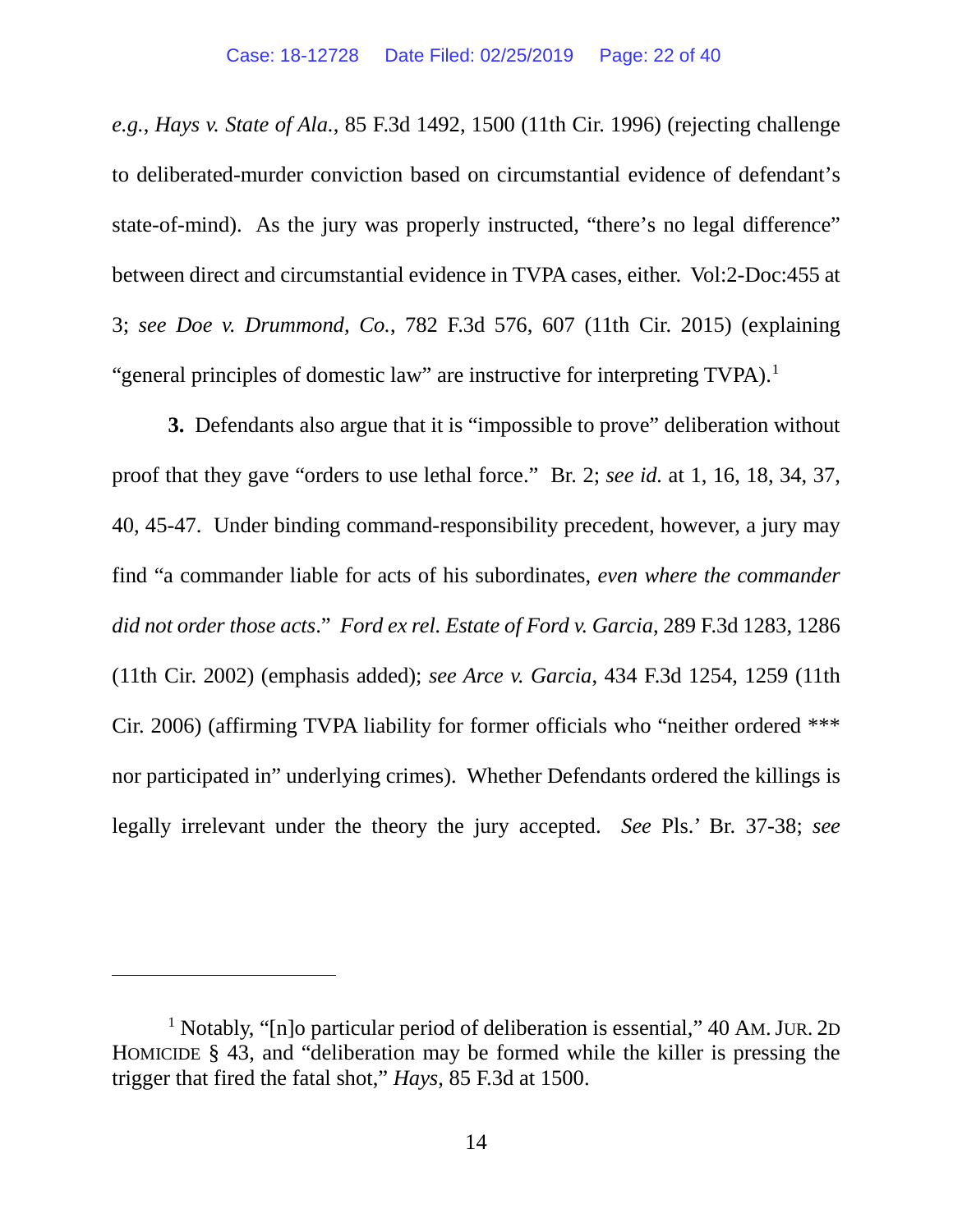*generally* Br. of *Amici Curiae* Retired U.S. Military Commanders and Law of War Scholars ("Military *Amici* Brief"). 2

**4.** Defendants' position ultimately boils down to the notion that *Mamani v. Berzain*, 654 F.3d 1148 (11th Cir. 2011), a case that did not address Rule 50 or sufficiency of the evidence, nevertheless demands some heightened proof beyond what Plaintiffs presented at trial. That rings hollow: Defendants proposed (and the district court accepted) jury instructions that track *Mamani*'s language verbatim.

Regardless, Defendants misconstrue *Mamani* in two basic respects.<sup>3</sup> First, Defendants still ignore that *Mamani* did not analyze command-responsibility liability, but rather *primary* liability. Thus, whether "*these defendants*, in their capacity as high-level officials[,] committed extrajudicial killings," is irrelevant. Defs.' Br. 31 (quoting *Mamani*, 654 F.3d at 1155); *see* Military *Amici* Brief 21-22 (noting that Defendants' "reading would extinguish the command responsibility doctrine as a means of holding leaders accountable for failures of command").

 $\overline{a}$ 

<sup>2</sup> Although Defendants criticize the two *amici* briefs as "insufficient substitute[s] for expert testimony," Br. 44 n.7, they address applicable legal standards, for which no expert testimony is needed.

<sup>&</sup>lt;sup>3</sup> Defendants (like the district court) also conflate extrajudicial killings under the TVPA with crimes against humanity under the ATS. *See* Br. 27 n.3 (quoting *Mamani* passage addressing "widespread or systematic" attack requirement from crime-against-humanity ATS standard). Their confusion highlights Plaintiffs' basic point (at 38-39) that the ATS standard is narrower than the TVPA standard.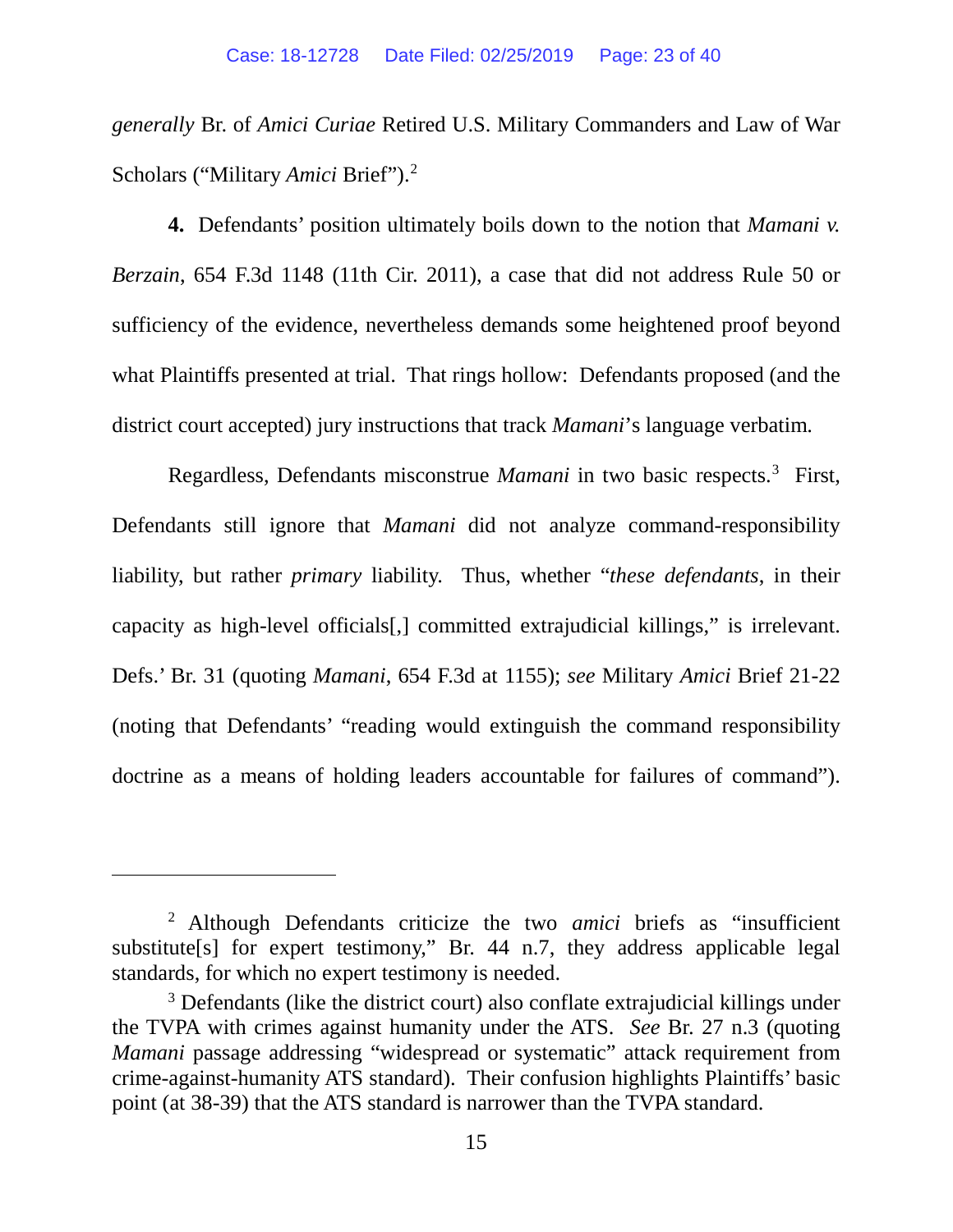Rather, *Mamani*'s recognition that even the allegations in the (otherwise-deficient) 2008 complaint may be "consistent with" *direct* extrajudicial-killing liability for "the shooters," 654 F.3d at 1155 n.8, fits perfectly with the jury's finding that each decedent "died as a result of an extrajudicial killing by a member of the Bolivian military." Vol:2-Doc:455 at 8.

Second, *Mamani* is a post-*Iqbal* case centrally concerned with ATS pleading standards. 654 F.3d at 1156 ("The Complaint in this case has all of the flaws against which *Iqbal* warned \*\*\* and runs into the limitations that [the Supreme Court] set for ATS cases[.]"). In finding that complaint "highly conclusory," *id.* at 1156—even appending it to prove the point, *id.* at 1157-1171—*Mamani* in no way foreclosed the possibility that more specific pleadings and, eventually, evidence developed at trial, could sustain a jury verdict. *See Mamani v. Berzaín*, 825 F.3d 1304, 1308 (11th Cir. 2016) (noting that Plaintiffs' second amended complaint, amended "in light of" *Mamani*, "added close to one hundred paragraphs of allegations").

Defendants are mistaken (at 4) that the evidence before the jury "turned out to be no different from the allegations" previously before this Court. Rather than "attempt to escape" *Mamani*, Defs.' Br. 29, Plaintiffs litigated this case in direct response to it—by, for example, amending their complaint and developing eyewitness testimony "consistent with" (in fact, substantiating) extrajudicial-killing liability for "the shooters," 654 F.3d at 1155 n.8; *see* Pls.' Br. 39-40. Indeed, most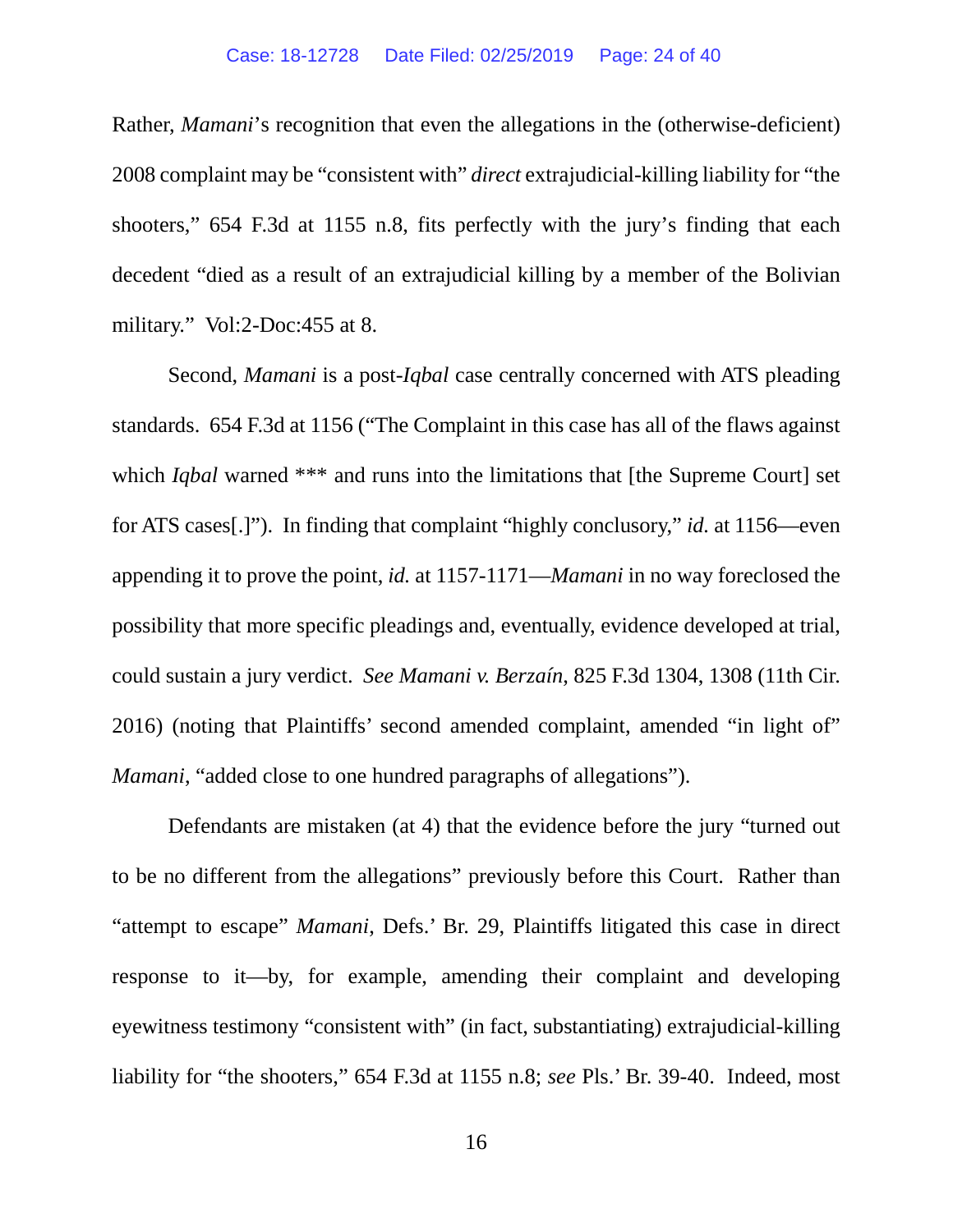of the evidence supporting the jury's findings of deliberated killings and Defendants' liability was not even alleged in the 2008 complaint, including the eyewitness accounts detailing the circumstances of each decedent's death, that no civilians were armed (though the military coerced false contrary statements), and that soldiers received explicit orders to shoot unarmed civilians (and were threatened or even shot if they declined), along with extensive evidence regarding Defendants' command responsibility. *Compare* Vol:1-Doc.77 (2008 complaint) *with* Vol:1-Doc:174 (2013 complaint). The additional evidence alleged and later introduced established that the soldiers acted with deliberation and "connect[ed] what these defendants personally did to the [soldiers'] wrongs"—just as *Mamani* required. 654 F.3d at 1155 n.8.

### **C. To The Extent Such Evidence Was Required, The Jury Heard Ample Evidence Of A Preconceived Plan**

Because the jury found Defendants secondarily liable under a commandresponsibility theory, Plaintiffs were not required to prove the deaths resulted from a "preconceived plan" to kill civilians. Vol:5-Doc:514 at 17; *see* Pls.' Br. 35-41. Defendants do not contend that the TVPA demands such proof; instead, they acknowledge that Plaintiffs must merely "adduce evidence from which a jury reasonably could conclude that the deaths were extrajudicial killings." Defs.' Br. 32; *id.* at 1.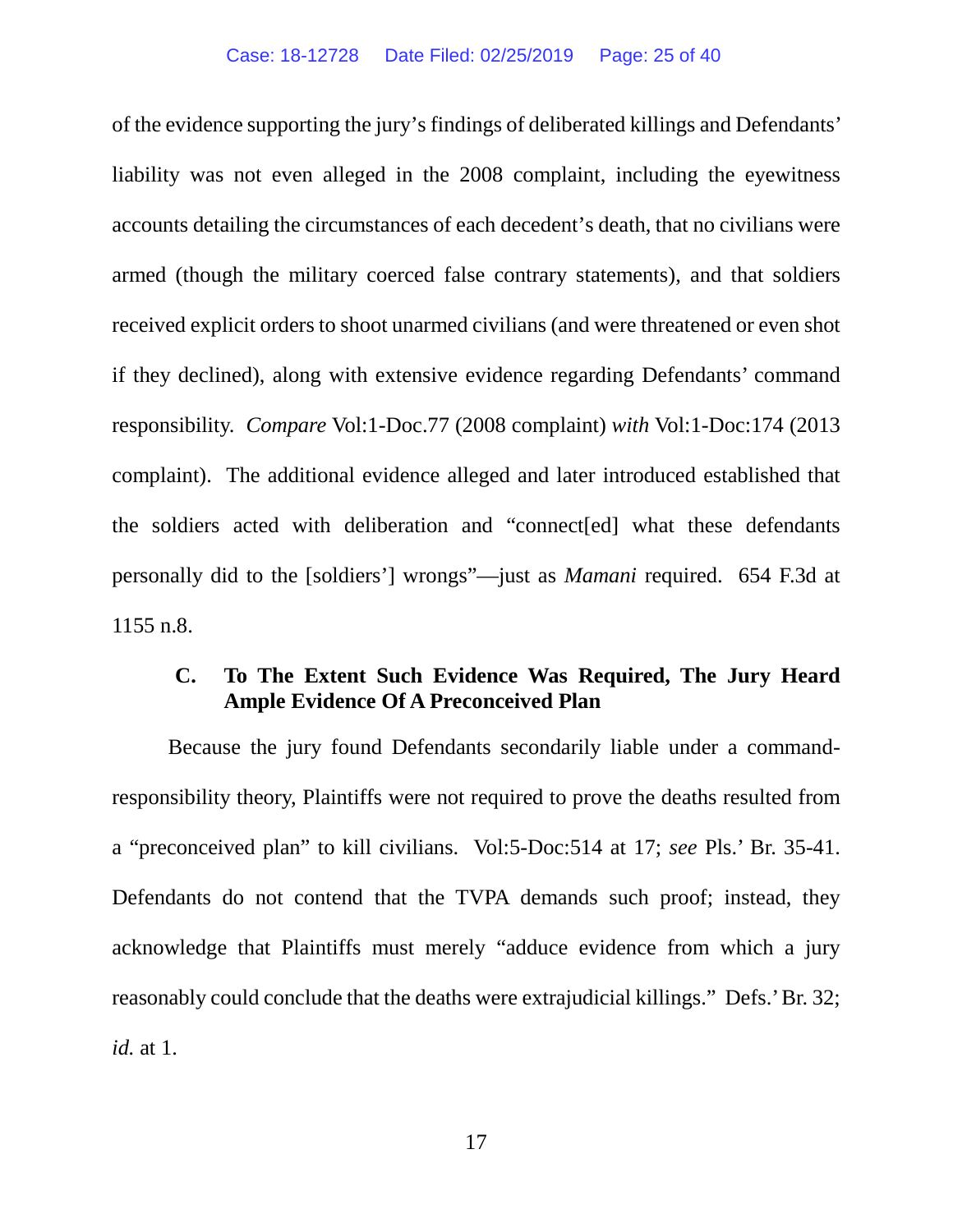Defendants nevertheless insist (at 32-33) that proof of a preconceived plan was necessary because at summary judgment the district court found an "evidentiary void" without it. But any such finding would have been error: At summary judgment, as at trial, Plaintiffs argued the plan was *one* way to prove deliberation, but it was not the *only* way. Pls.' Br. 37, 41. Even if the district court believed that the summary-judgment record necessitated such proof, Defendants never address Plaintiffs' cases (at 40-41) explaining that the trial record is the relevant one under Rule 50. That record reveals more-than-sufficient evidence to infer extrajudicial killings, both from the evidence described above *and* from a "preconceived plan."

### *1. Plaintiffs introduced ample evidence of a plan as to each Defendant.*

Plaintiffs proffered far more than a "mere scintilla of evidence" (Defs.' Br. 36) of a "preconceived plan" for each Defendant. *See* Pls.' Br. 44-49. Defendants' response suffers from multiple fatal flaws.

For starters, Defendants never deny the district court's acknowledgement that the record *"permit[s] the reasonable inference* that the decedents' deaths resulted from the Bolivian military's *implementation* of a plan to kill civilians." Vol:5- Doc:514 at 9 (first emphasis added); *see Montgomery*, 168 F.3d at 1289 (Rule 50 motion should be denied if reasonable jurors could "reach different conclusions based on the evidence presented"). Nor do Defendants dispute Plaintiffs' cases (at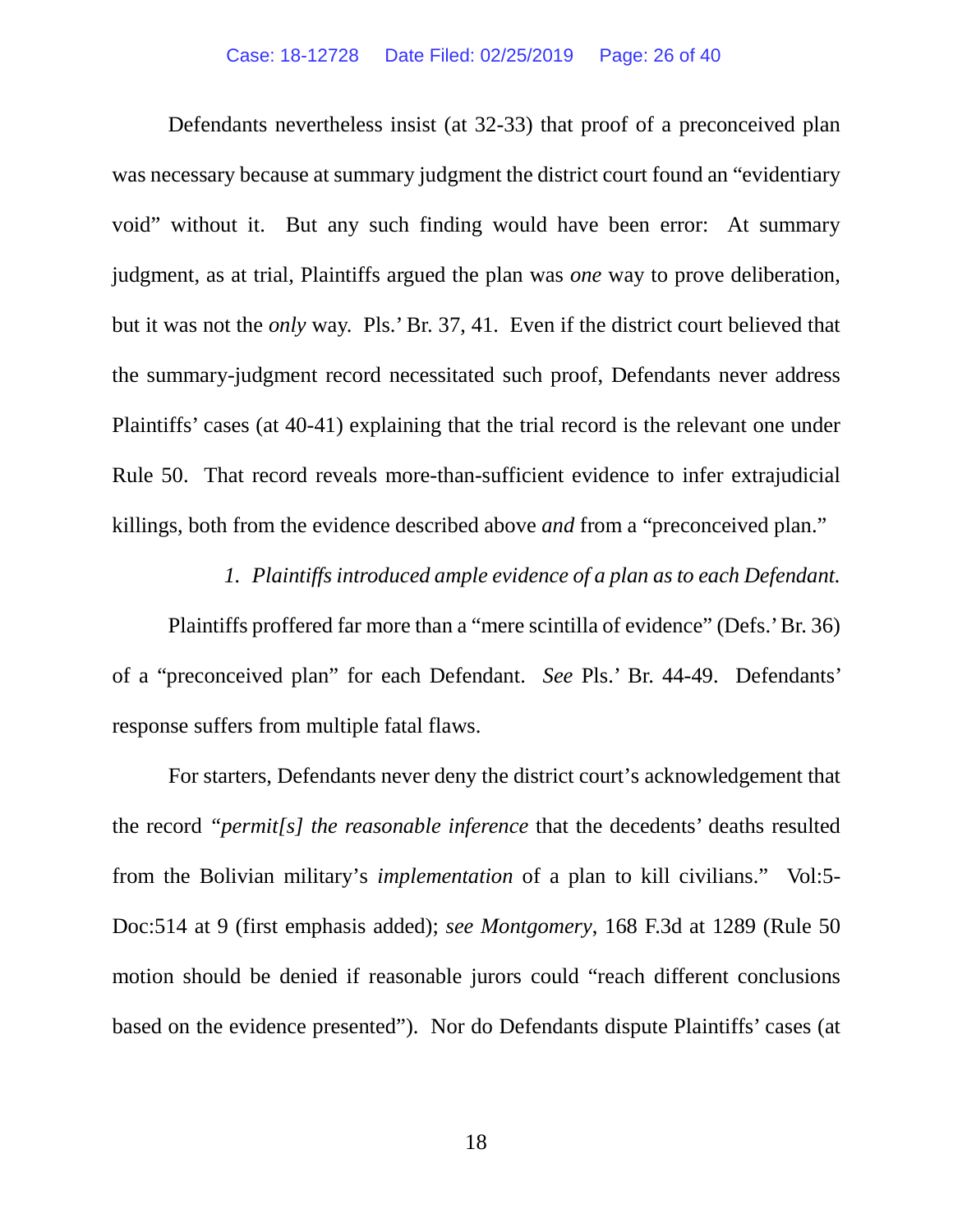43) demonstrating that "circumstantial evidence *alone* may establish a plan's existence." That alone requires reversal.

Beyond that, Defendants simply quarrel with each piece of evidence in isolation, rather than viewing the record as a whole. *Cf. Sykes v. United States*, 373 F.2d 607, 609-610 (5th Cir. 1966) (trier of fact "is entitled, in fact bound, to consider the evidence as a whole"). Even then, their description is riddled with mischaracterizations. For example, Canelas's testimony belies Defendants' claim (at 36) that he "simply had no context, and provided none, for Berzaín's stray comments." Canelas provided the precise context: Berzaín spoke at Lozada's home to other party leaders about how to quash future dissent similar to the unarmed protests the prior administration faced. Vol:4-Doc:482 at 91:1-25.

Here, as throughout, Defendants simply close their eyes to evidence a reasonable jury could believe. For example:

- Defendants wrongly describe (at 36) Canelas's testimony as "the full extent of Plaintiffs' evidence of a plan," ignoring copious evidence of the same. *See* Pls.' Br. 45-49.
- Defendants wrongly assert (at 40) that there is "zero evidence" that elite soldiers were used. *See* Pls.' Br. 44; *see, e.g.*, Vol:5-Doc:500-6 at 18:13- 19, 46:6-10 (anti-terrorist force called "Chachapumas" deployed to Sorata and Warisata, "respond[ing] directly to" Lozada's direction).
- Defendants attempt to minimize Lozada's role by wrongly claiming (at 40) he "issued only two orders." *See* Pls.' Br. 48-49 (detailing various tactical and other orders).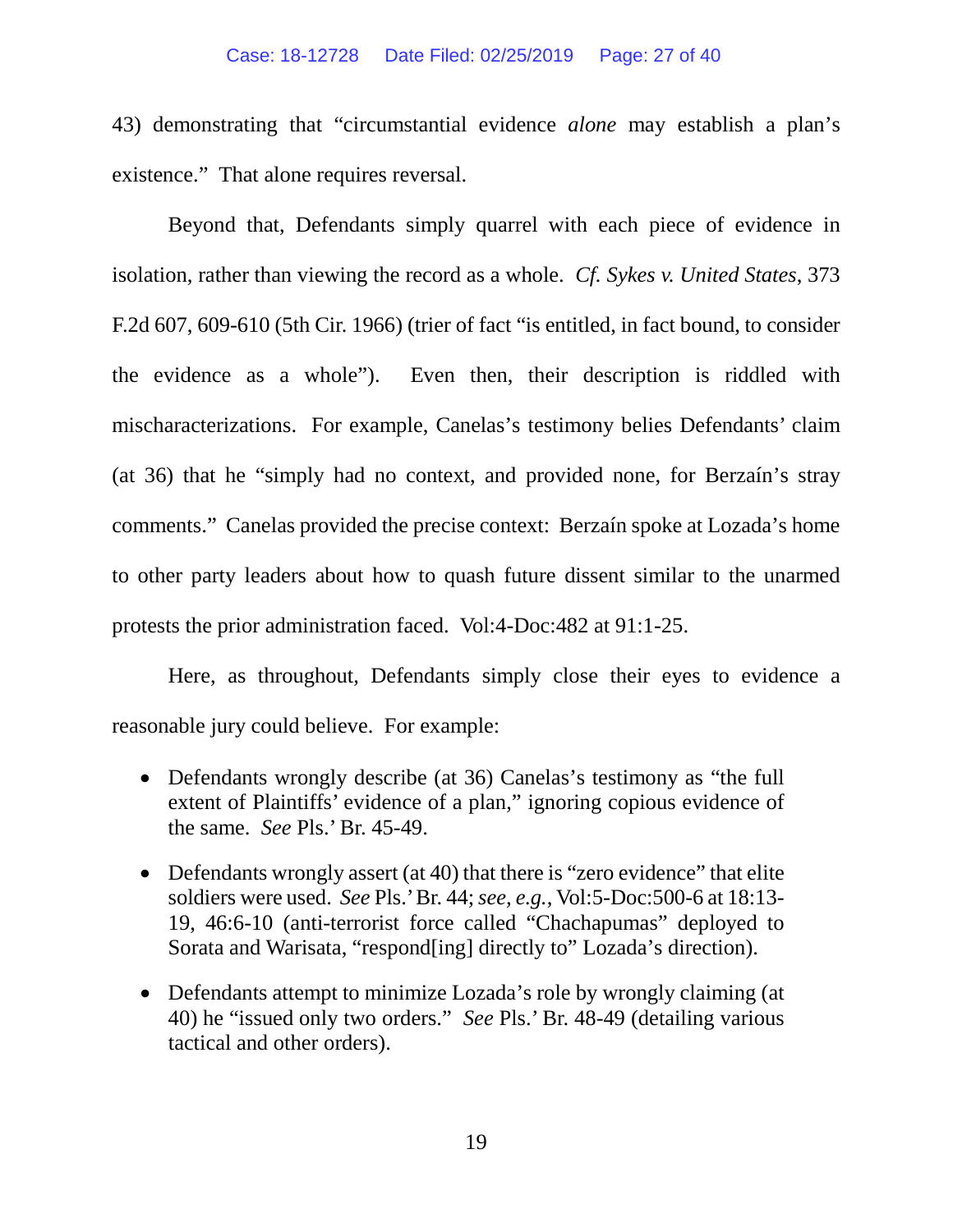- Defendants assert (at 40) that Lozada's September 20 order to use force "was not typed until after 5:00 p.m., more than one hour after [Marlene] died." But their cited report is internally contradictory. *See* Supp.App.- Vol:2-Doc:506-7 at 0009-0002 (indicating "event occurred" at "6:00 p.m.").
- Defendants contend (at 39) that "there is no evidence that Defendants even knew about" the Republic Plan, but their own witness testified that it was known throughout "[e]very single unit" of "the entire Army." Vol:5-Doc:500-6 at 110:12-17.4

Inaccuracies aside, Defendants again merely pitch an alternate narrative based

on inferences drawn in *their* favor rather than "in favor of the nonmoving party."

*Reeves*, 530 U.S. at 150-151. They even suggest that Berzaín's various damning comments—such as threatening to "kill 50, a hundred, a thousand" civilians or expressing that "if there are five dead, it doesn't matter if it's 50 more," Pls.' Br. 44- 45—"at most" reflect his "strict approach." Defs.' Br. 41-42. But it is the *jury's* job to "resolve the conflict between \*\*\* competing inferences," *Price v. Lockheed Space Operations Co.*, 856 F.2d 1503, 1506 (11th Cir. 1988)—not a court's.

 $\overline{a}$ 

<sup>4</sup> Defendants misleadingly state (at 39) that when the Republic Plan was introduced, "Plaintiffs disavowed the very purpose for which they now advocate." In fact, counsel merely clarified (Supp.App.-Vol:2-Doc:478 at 24:22-23) that Plaintiffs did not rely on the plan *itself* for proof of its implementation, given earlier testimony that the Lozada administration "launch[ed]" the plan in September 2003. Vol:4-Doc:485 at 19:8-17, 25:4-14; *see* Vol:4-Doc:489 at 55:15-16 (Plaintiffs describing "Republic Plan" as "plan that was implemented").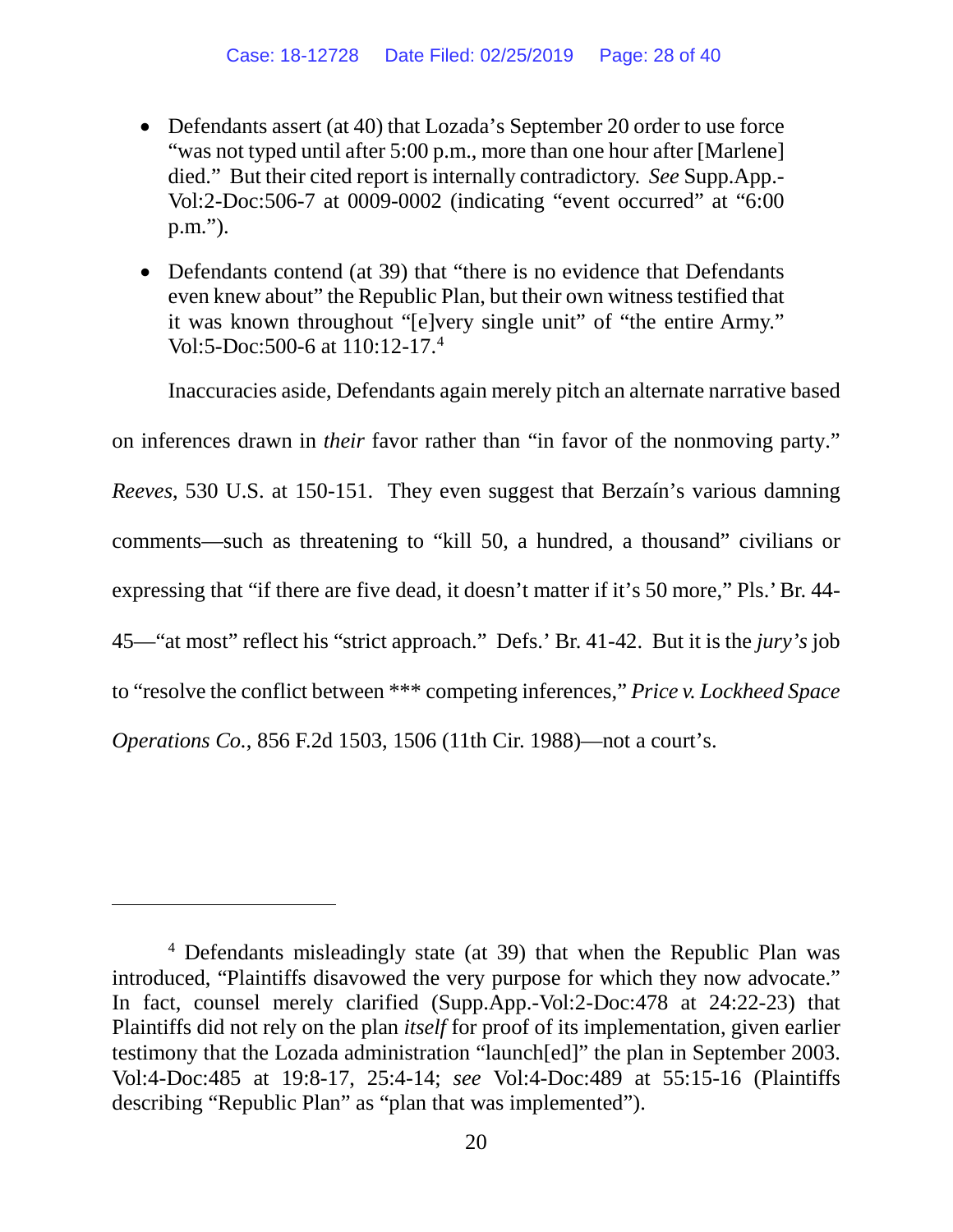### *2. The district court erred in failing to distinguish between liability for each Defendant.*

Plaintiffs sued two Defendants in this case—and their liability need not rise or fall together, or rest on a single evidentiary theory. Rather than address Plaintiffs' argument (at 46-47) that the district court committed reversible error in failing to "analyze the liability of each Defendant separately," Defendants commit the same mistake. For example, they dismiss Berzaín's subsequently corroborated pledge to use "elite troops" to kill civilians (Pls.' Br. 44-47), supposedly because Lozada did not "'assent' to such a plan" (Defs' Br. 37). Even if correct, that says nothing about *whether Berzaín harbored such a plan*. In light of the command-responsibility theory the jury accepted, there was ample evidence to conclude that Lozada was liable simply because he knew or should have known of Berzaín's plan and did not prevent it. *See* Pls.' Br. 47-49. At a minimum, however, the district court committed reversible error in vacating the jury's verdict without considering each Defendant's liability separately.

### **D. The Jury Properly Found Defendants Liable Under The Command-Responsibility Doctrine**

Defendants argue, as an alternative ground for affirmance, that substantial evidence does not support the jury's verdict that Defendants are liable for the extrajudicial killings under the command-responsibility doctrine. As Defendants recognize (at 44 n.6), "[t]he district court did not address" this issue, *see* Vol:5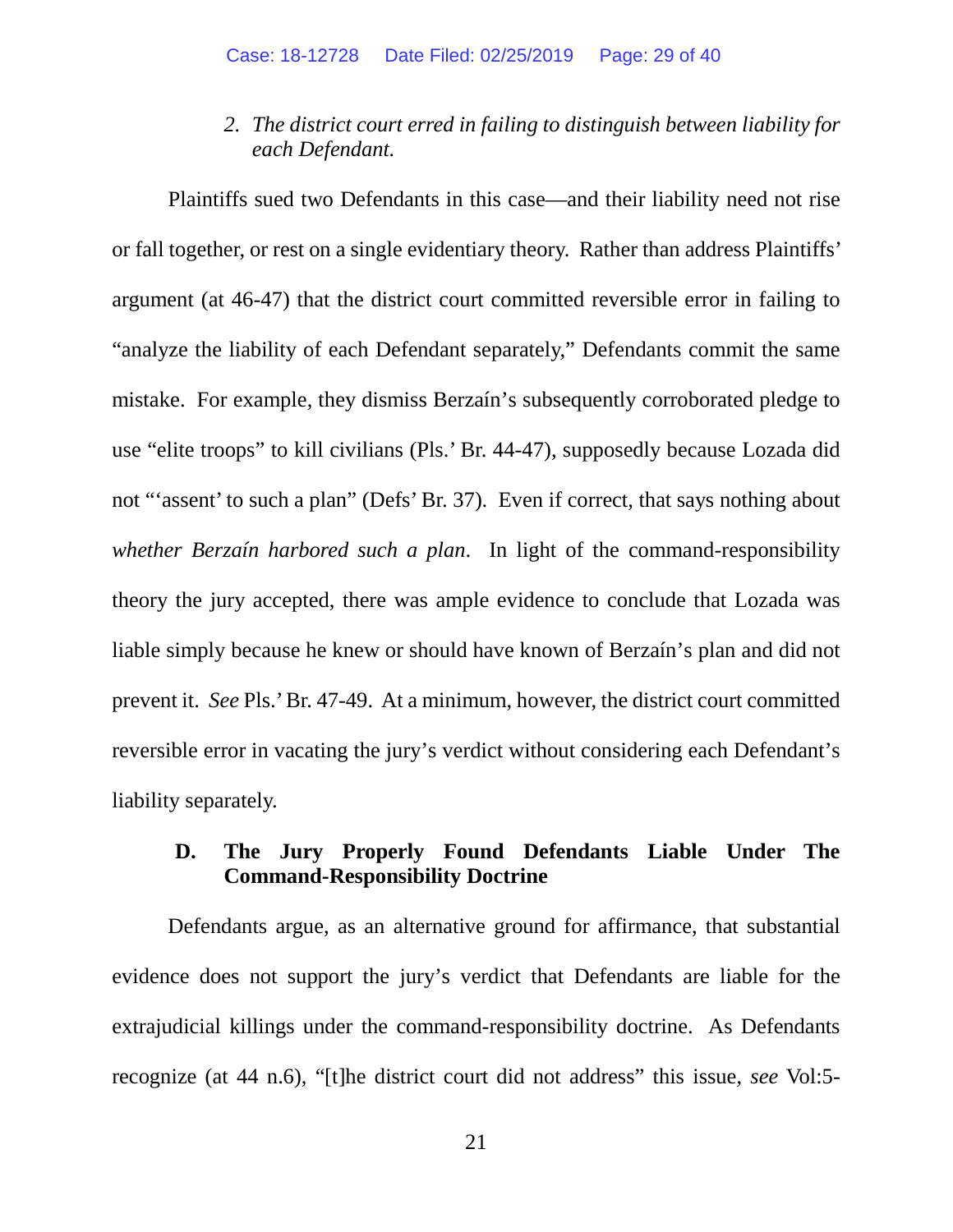Doc:514 at 12 n.10, and therefore the typical course is for the district court to resolve it in the first instance. *See, e.g.*, *Clark v. Coats & Clark, Inc.*, 929 F.2d 604, 609 (11th Cir. 1991) (declining to address in first instance whether defendant met evidentiary burden on summary judgment).

Should this Court opt to decide this issue, however, it may easily hold that Plaintiffs presented sufficient evidence supporting the jury's commandresponsibility verdict, particularly in light of the highly deferential standard of review. *See* Pls.' Br. 28-29 & n.2. As with extrajudicial-killing evidence, the jury heard substantial evidence related to all three elements of a command-responsibility claim. *See* Military *Amici* Brief 9-23.

*First*, Plaintiffs presented extensive evidence of Defendants' "effective control" over the soldiers who killed decedents. *Ford*, 289 F.3d at 1290-1291. As President and Captain General of the Armed Forces and Minister of Defense, respectively, Lozada and Berzaín unquestionably had *de jure* command of the Bolivian troops in September and October 2003. Pls.' Br. 16.

Both men also had *de facto* control throughout the relevant period, during which time the chain of command functioned properly. Vol:4-Doc:485 at 19:8-14. Contrary to Defendants' claim (at 45) that "[t]he President can only provide orders of a general concept," the evidence shows Lozada directed the military to "mobilize and immediately use the force necessary to restore public order" in response to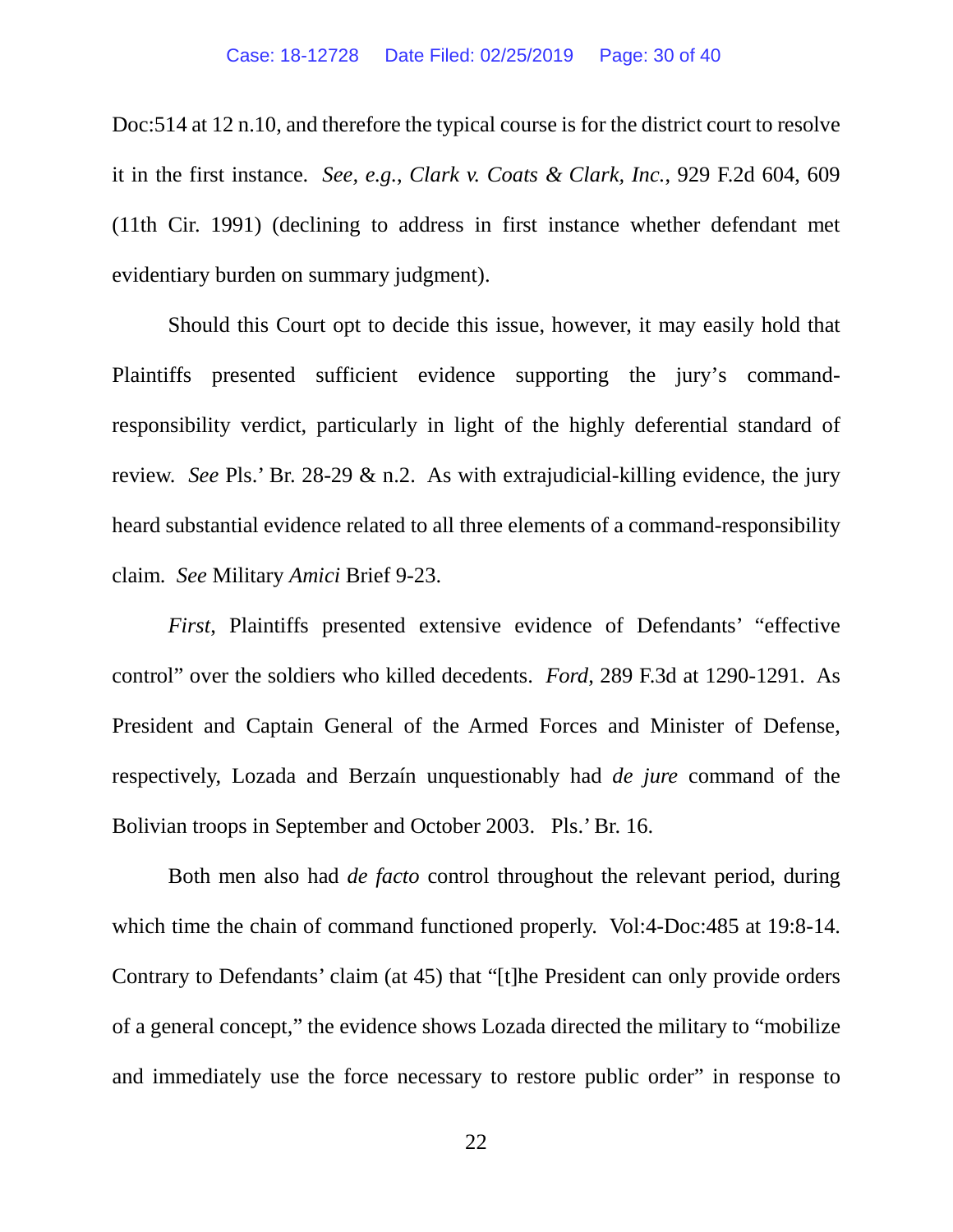#### Case: 18-12728 Date Filed: 02/25/2019 Page: 31 of 40

public demonstrations, Vol:4-Doc:497-3; Vol:5-Doc:506-14, and issued various tactical orders to implement that directive, *see* Pls.' Br. 16.

Likewise, contrary to Defendants' assertion (at 46) that "Berzaín did not give any orders to the military at all," the jury heard that he announced his authority at the start of the Sorata operation by declaring, "I give the orders around here," Vol:2- Doc:476 at 91:6-9, and later repeatedly insisted that "the military were not going to move" without letters he personally drafted, Vol:4-Doc:485 at 89:19-90:16, 92:1-23; Vol:5-Doc:506-26. Defendants' attempt (at 46) to cabin Berzaín to a purely "administrative" role also fails in view of the testimony that he issued threats against community leaders as his helicopter fired machine-gun rounds at unarmed civilians. Vol:2-Doc:476 at 92:19-93:14; 95:1-2.<sup>5</sup>

*Second*, Plaintiffs presented extensive evidence that Defendants "knew or should have known" that soldiers "had committed, were committing, or planned to commit" extrajudicial killings. *Ford*, 289 F.3d at 1288. Multiple witnesses testified that Defendants dismissed warnings that their brutal military campaign would lead to "tragedy" and "generate deaths." *See* Pls.' Br. 31. In fact, Defendants expressly recognized that their use of military force would result in innocent civilian deaths.

 $\overline{a}$ 

<sup>5</sup> Defendants' assertion (at 46 n.8) that "the command responsibility doctrine does not apply to a civilian leader outside of armed conflict" is foreclosed, as they recognize, by the very case they cite. *Drummond*, 782 F.3d at 609-610.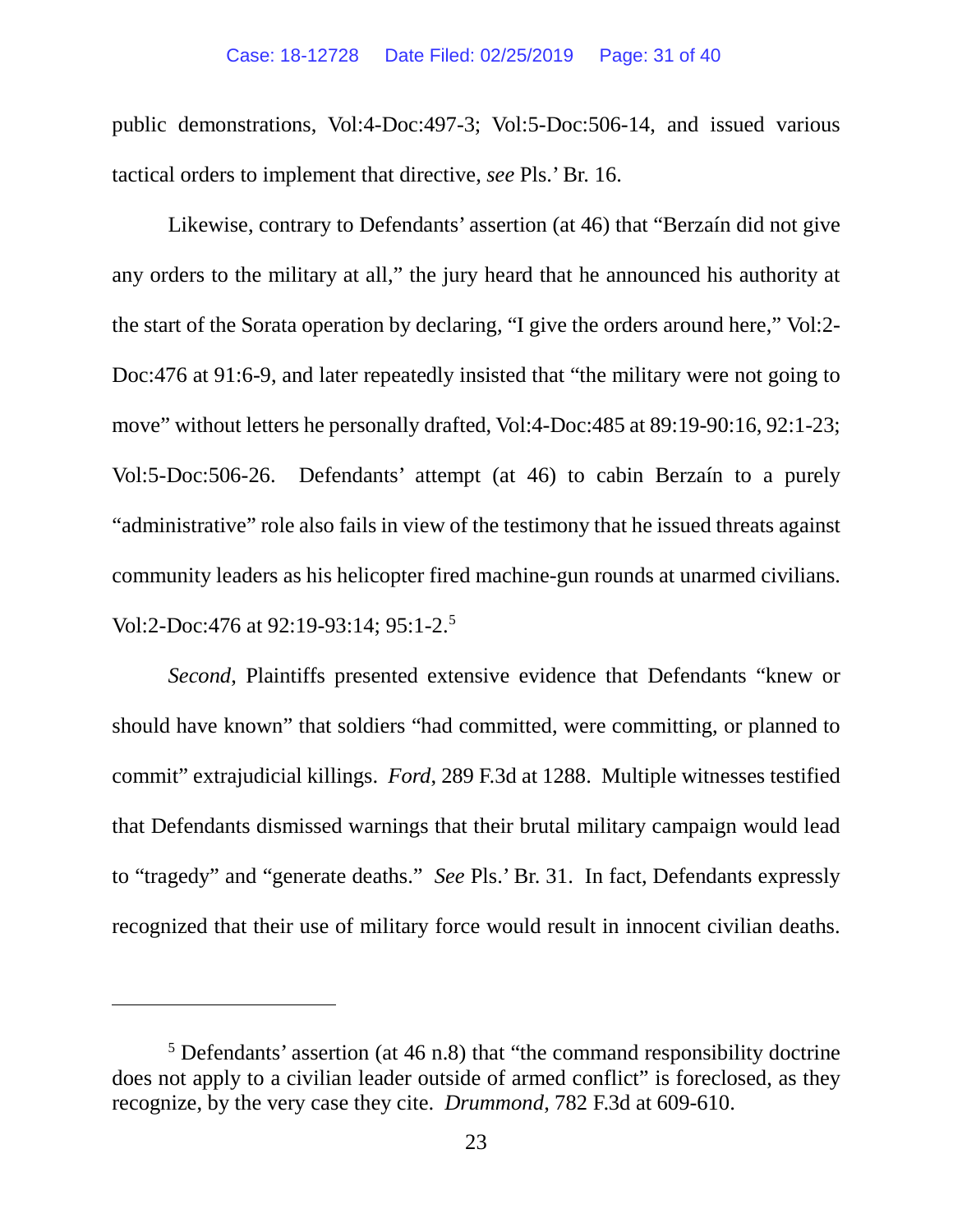*See, e.g.*, Vol:4-Doc:482 at 91:19-25 ("What we're going to use are elite troops \*\*\* and we will kill 50, a hundred, a thousand."); Vol:4-Doc:483 at 26:22-27:2 ("[I]f there are five dead, it doesn't matter if it's 50 more, as long as we solve the problem."); Vol:4-Doc:482 at 35:2-14 ("Well, there have to be deaths, but also gasoline.").

It is also uncontroverted that Lozada and Berzaín personally received contemporaneous reports on the military operations and resulting civilian deaths. *See* Pls.' Br. 17; *see, e.g.*, Vol:3-Doc:481 at 98:11-99:16, 101:2-13 (Berzaín's admitting he spoke with Lozada about Marlene's death); Vol:4-Doc:485 at 154:7-14 (Lozada's testifying about regular reports). Indeed, the Bolivian media reported on the events in detail, and the public responded with hunger strikes, large-scale demonstrations, and calls for Lozada's resignation. *See* Pls.' Br. 17-18; Vol:3- Doc:478 at 58:25-60:6 (describing church-organized hunger strike). While Lozada and Berzaín were overseeing the military operations, several members of their cabinet, including the Vice President, resigned; a previously aligned party left their political coalition; and the Catholic Church withdrew its support. Vol:4-Doc:485 at 93:4-94:8.

*Third*, the jury heard that neither Lozada nor Berzaín took action—despite their knowledge and effective control—to "prevent" the violence or "punish" the soldiers who committed it. *Ford*, 289 F.3d at 1288. To the contrary, Defendants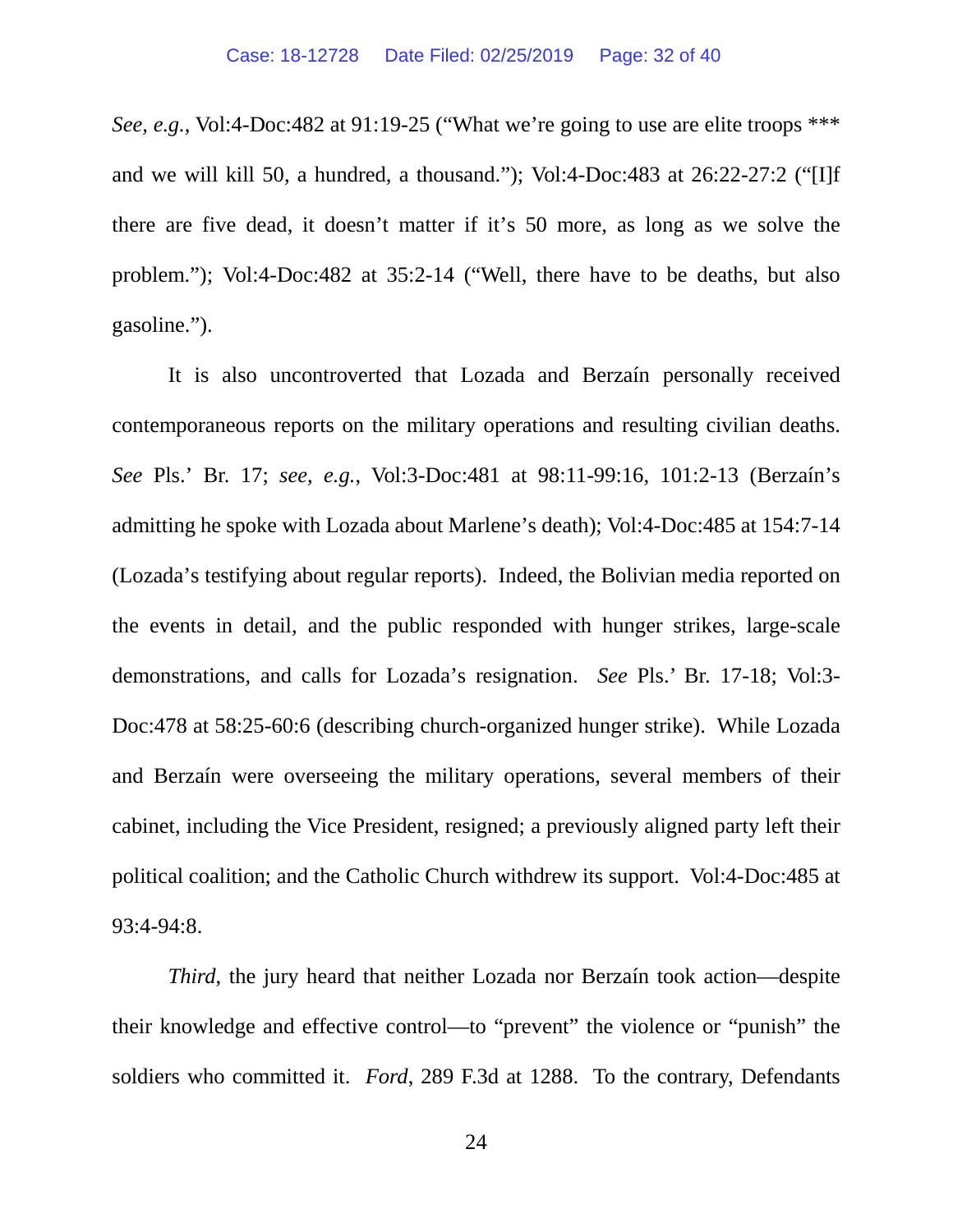#### Case: 18-12728 Date Filed: 02/25/2019 Page: 33 of 40

issued the Supreme Decree, authorizing continued military operations to restore the "normal operation of the country's economic activity," *after* the first civilian deaths occurred. Pls.' Br. 17-18. After their political support crumbled in the wake of news of the widespread killings, Defendants fled to the United States. *Id.* at 18.

Defendants primarily attempt to dismiss the jury's reasonable reliance on the foregoing evidence by protesting that "there is no link between any orders by Defendants and any extrajudicial killings by the military." Br. 46. In doing so, Defendants conflate command-responsibility and aiding-and-abetting standards, misleadingly quoting a portion of a case discussing the latter for the incorrect point that "the TVPA requires evidence of 'active participation' by defendants." Br. 38 n.5 (quoting *Drummond*, 782 F.3d at 608). As already explained, command responsibility does not require that Defendants "ordered" or "participated in" any killings. *Arce*, 434 F.3d at 1259. And even if some "link" were necessary, the jury reasonably could have drawn one based on the extensive evidence recounted above—including from the Prosecutors' report on which Defendants rely. *See* Supp.App.-Vol:2-Doc:497-2 at 1002.28 ("[T]he Army acted based on specific orders from their natural hierarchical superiors[,] [including] written orders from the former President [Lozada] in which he instructs the forces[.]").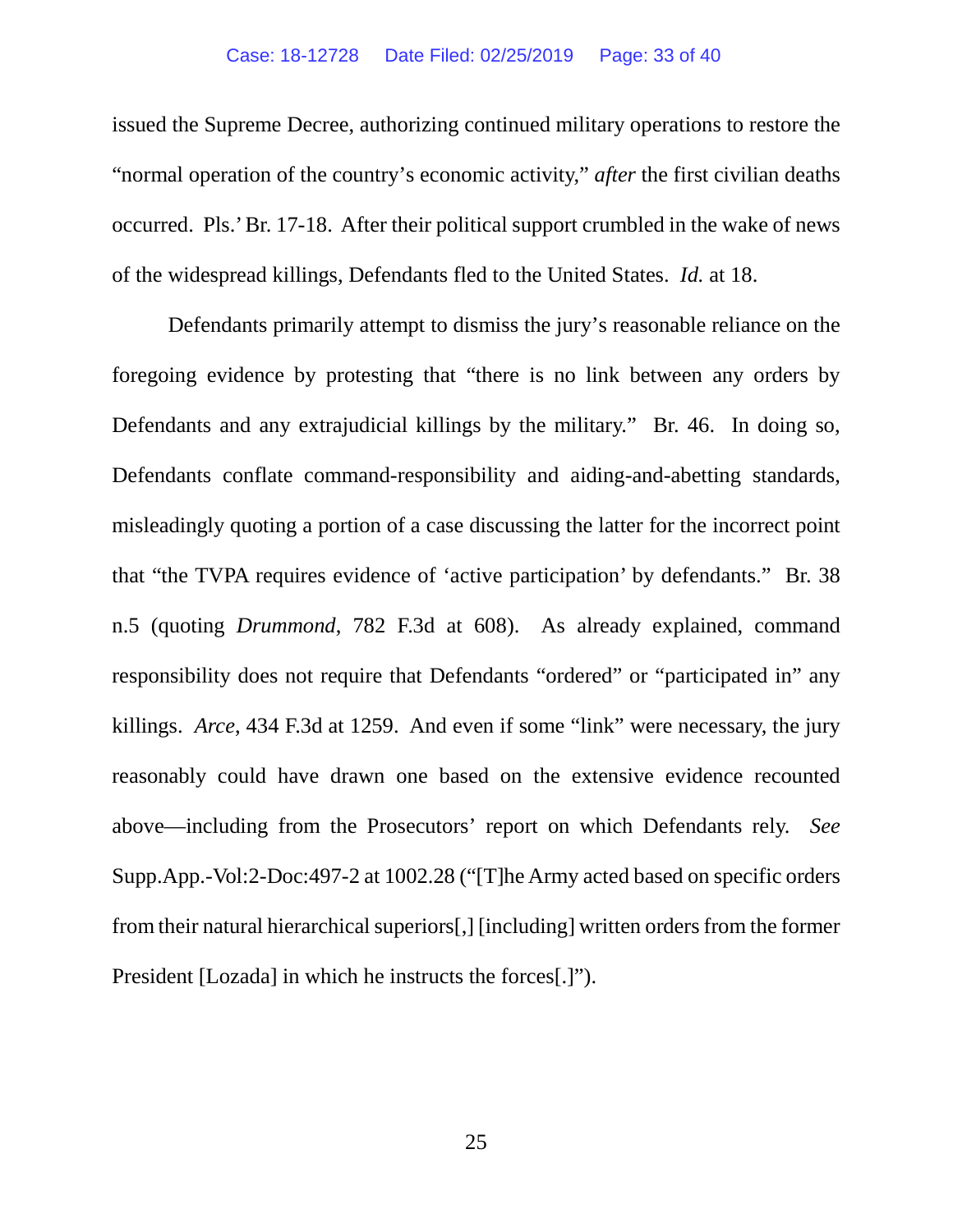### **II. PLAINTIFFS ARE ENTITLED TO A NEW TRIAL WITH RESPECT TO THEIR WRONGFUL-DEATH CLAIMS**

### **A. The Misleading And Prejudicial Wrongful-Death Instructions Require A New Trial**

In response to Plaintiffs' argument (at 50-52) that the district court abused its discretion in failing to give an accurate wrongful-death instruction, Defendants argue (at 49) that "the wrongful death instruction actually given by the district court is an accurate statement of Bolivian law." That inverts the test, which turns on the accuracy of the proposed instruction the court *refused* to give—as Defendants elsewhere recognize. *See* Br. 23 (test is whether "(1) the *requested instruction* correctly stated the law," (2) that instruction was relevant, and (3) nonmoving party was prejudiced (quoting *Burchfield v. CSX Transp., Inc.*, 636 F.3d 1330, 1333-1334 (11th Cir. 2011) (emphasis added)).

Defendants do not dispute that the first two prongs of the *Burchfield* test are satisfied. Although they (at 49) characterize the instruction as a "more partisan" "interpretive gloss," they never contest that Plaintiffs' expert report was the *only* authority submitted on this issue, cited specific provisions of Bolivian law, and was never challenged. Defendants instead focus on *Burchfield*'s prejudice prong, dismissing Plaintiffs' concern as quibbling over "particular[] word[ing]." Br. 48. But that ignores Plaintiffs' argument (at 52) that, because of the court's error, the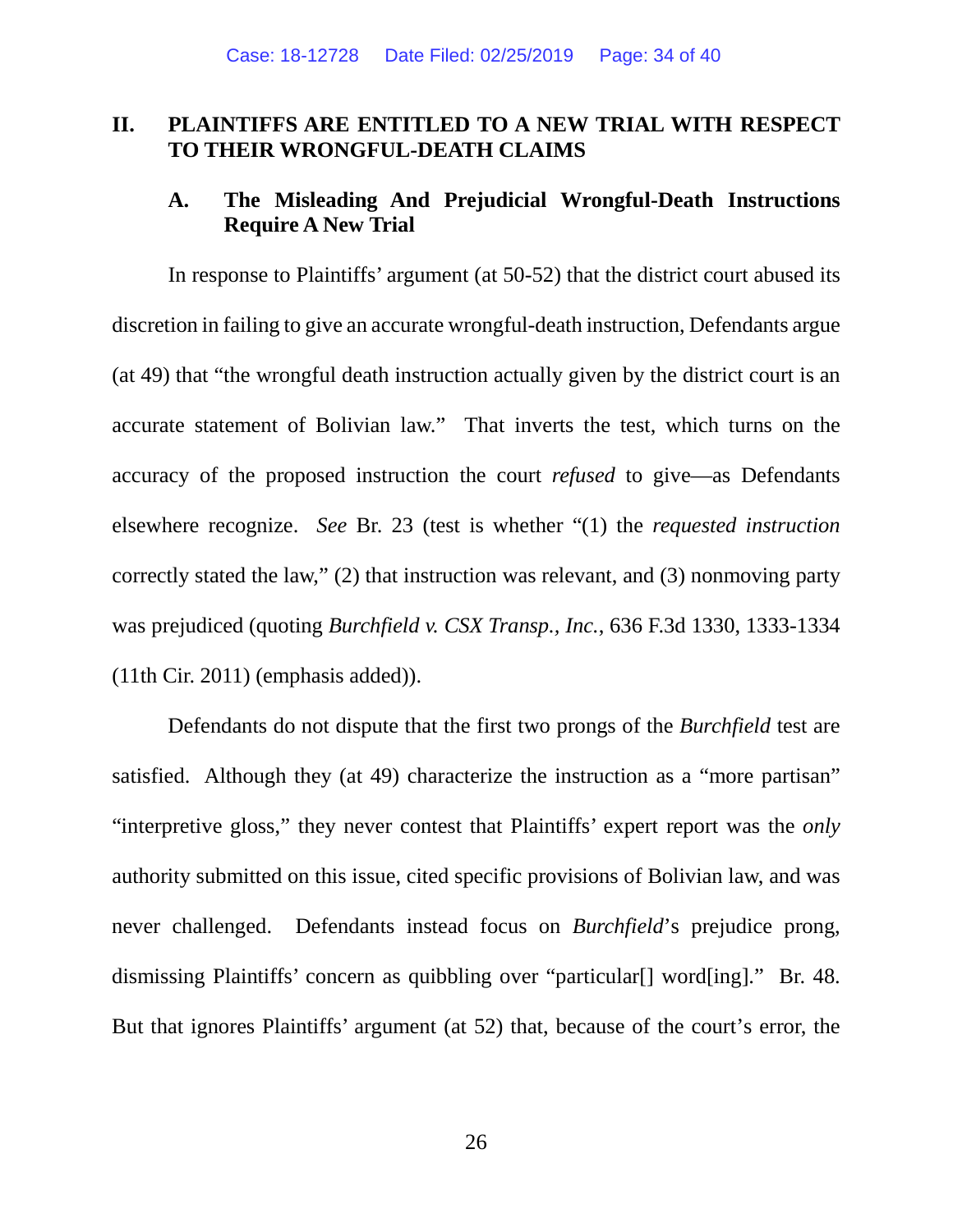jury misunderstood the "willful *and* intentional" instruction to "impose an intent standard higher than the one Bolivian law actually requires." *See* p. 10, *supra*.

Neither of Defendants' other harmlessness arguments withstands scrutiny. Their first point—that Plaintiffs "were permitted to argue" that decedents' deaths were a "probable consequence" of soldiers' actions, Br. 49-50—disregards that "in all cases, juries are presumed to follow the court's instructions," regardless of counsel's description of the law. *CSX Transp., Inc. v. Hensley*, 556 U.S. 838, 841 (2009); Vol:2-Doc:455 at 2 ("You must follow the law as I explain it[.]").

Defendants' second argument—that "Plaintiffs presented no evidence at trial as to the identity or state of mind of any shooter who caused any death," Br. 50 fares no better, for the reasons explained above (and as supported by the jury's TVPA verdict). In fact, by Defendants' own logic, if this Court concluded that there *was* legally sufficient evidence of "deliberation" to reinstate the TVPA verdict, a new trial on the wrongful-death claims would have to follow.

### **B. The Admission Of The State Department Cables Requires A New Trial**

In arguing that the hearsay cables were properly admitted, Defendants fail at each step of the public-records-exception analysis.

*First*, though conceding that the cables are not based on "first-hand \*\*\* report[s]," Defendants rely on out-of-circuit cases to argue that "lack of personal knowledge is not a proper basis for exclusion of a report \*\*\* under Rule 803(8)."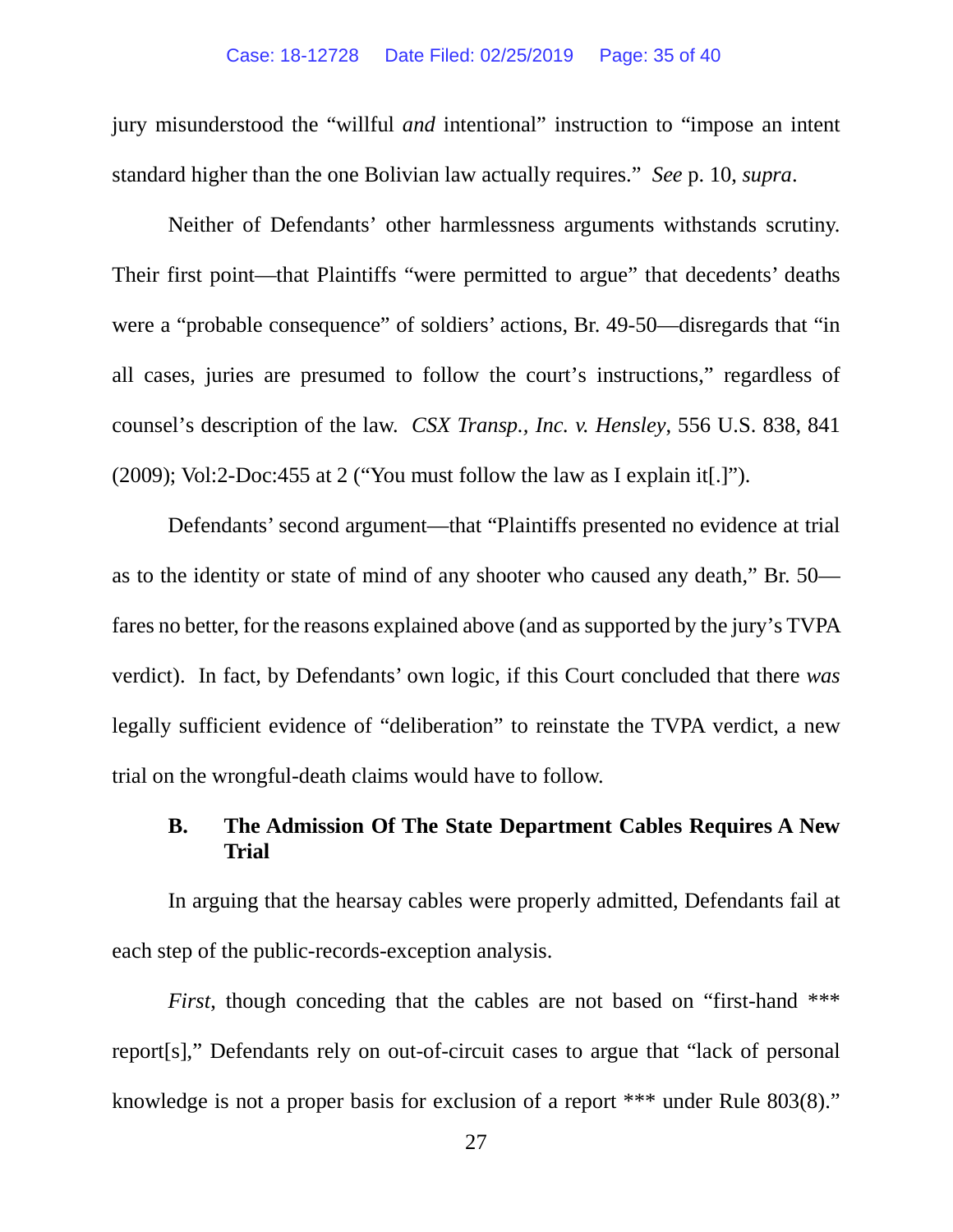Br. 52 (quoting *Alexander v. CareSource*, 576 F.3d 551, 562-563 (6th Cir. 2009)). Binding and "well established" precedent from *this Circuit*, however, provides that a report must be based on the preparer's "own observations and knowledge." *United Techs. Corp. v. Mazer*, 556 F.3d 1260, 1278 (11th Cir. 2009). Defendants acknowledge (at 51 n.14) that *Mazer* "held" that "Rule 803(8) could not be used as a basis for admitting hearsay statements contained within a public report," but claim that "Plaintiffs have not identified any such 'double hearsay' statements in the State Department cables." That is demonstrably false. *See* Pls.' Br. 53 (cables "rife with highly prejudicial second-level hearsay"), 54-55 (highlighting accounts of "unidentified third parties"); *see also* Vol:4-Doc:487 at 112:9-10 ("They all contain hearsay statements within the documents."). Even the district court (in initially excluding the cables) recognized that "they are clearly based not on the preparer's personal observations, but on the statements of others." Vol:2-Doc:408 at 36.

Next, Defendants argue (at 51) that the Court should look past this lack of personal knowledge because "similar legally mandated government reports" (not State Department cables) have been admitted elsewhere. But the two out-of-circuit cases Defendants cite concern "factual findings from a legally authorized investigation" under subsection *three* of Rule 803(8)(A), rather than the "legal duty to report" that Defendants claim permits the cables under subsection *two*. Br. 50-51 (acknowledging that cases involve "SEC investigative memo" and "investigative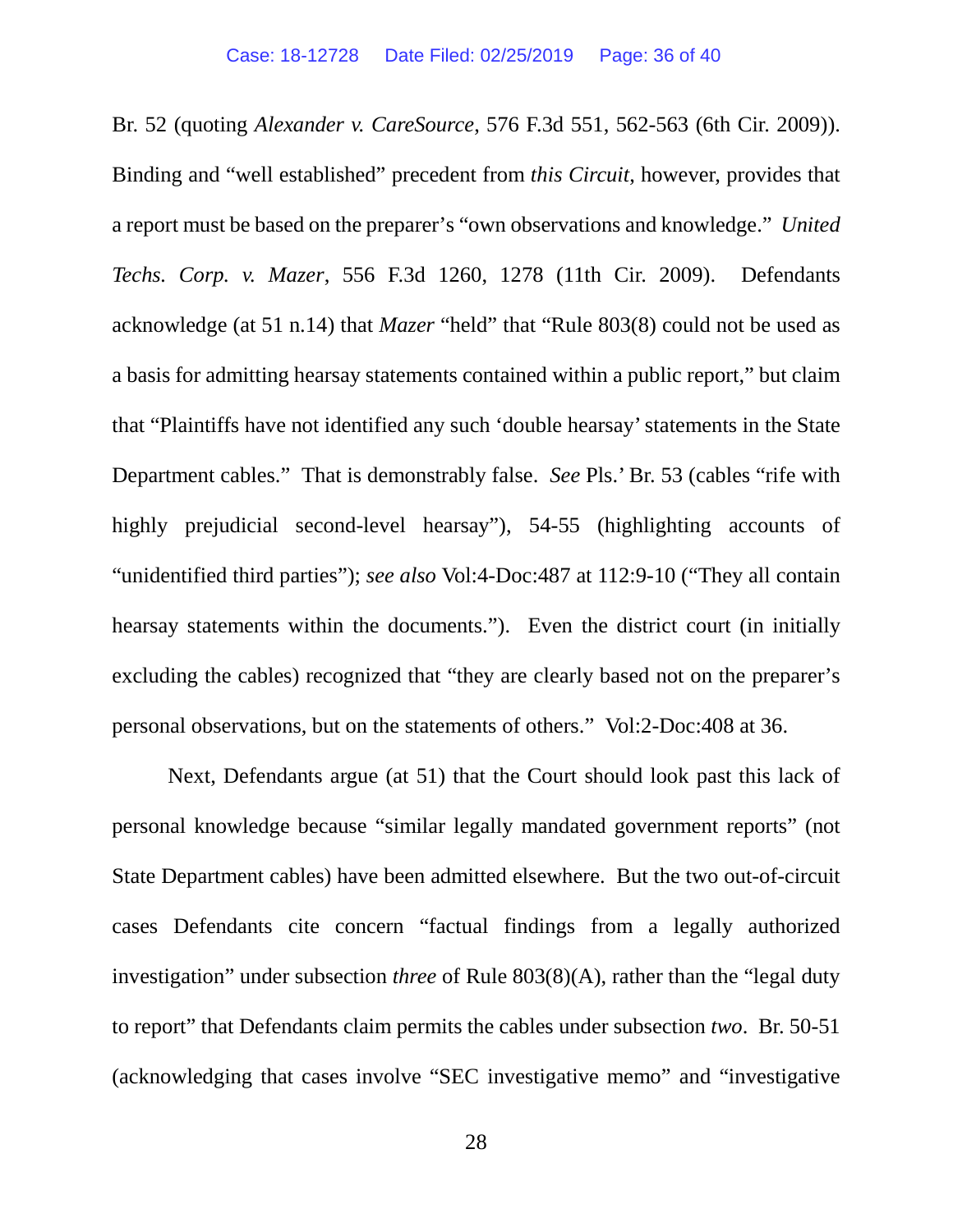#### Case: 18-12728 Date Filed: 02/25/2019 Page: 37 of 40

report prepared by Coast Guard"). Such formal factual findings—*e.g.*, administrative orders following "preliminary investigation, detailed investigation, public hearing, and an administrative review," *Union Pac. R.R. Co. v. Kirby Inland Marine*, 296 F.3d 671, 679 (8th Cir. 2002)—differ drastically from the cables' reporting on "unconfirmed rumors" and the like. *See* Pls.' Br. 54-55.

*Second*, Defendants contend (at 52) the cables are trustworthy because "they were signed by high-level embassy officials." But Plaintiffs have never argued that the *State Department* is untrustworthy; rather, it is the (anonymous) *hearsay* contained within the reports that is unreliable—particularly given testimony (unaddressed by Defendants) that "the Bolivian government coerced false statements." Pls.' Br. 55.

*Third*, Defendants argue that admission of the cables was harmless because they "simply corroborated what the uncontested evidence already demonstrated." Br. 53-54 (cables "merely cumulative"). Even aside from the tired characterization of evidence as "uncontested," Defendants' extensive reliance on the cables *in this appeal* belies that assertion. *See* Br. 10-11, 28-29 (citing Vol:4-Doc:497-28 to Vol:4- Doc:497-30; Supp.App.-Vol:2-Doc:488 at 150:2-20). And confronted with their own counsel's description of the cables as "*the most important piece of evidence in this case*," Pls.' Br. 55-57, Defendants tellingly offer no response.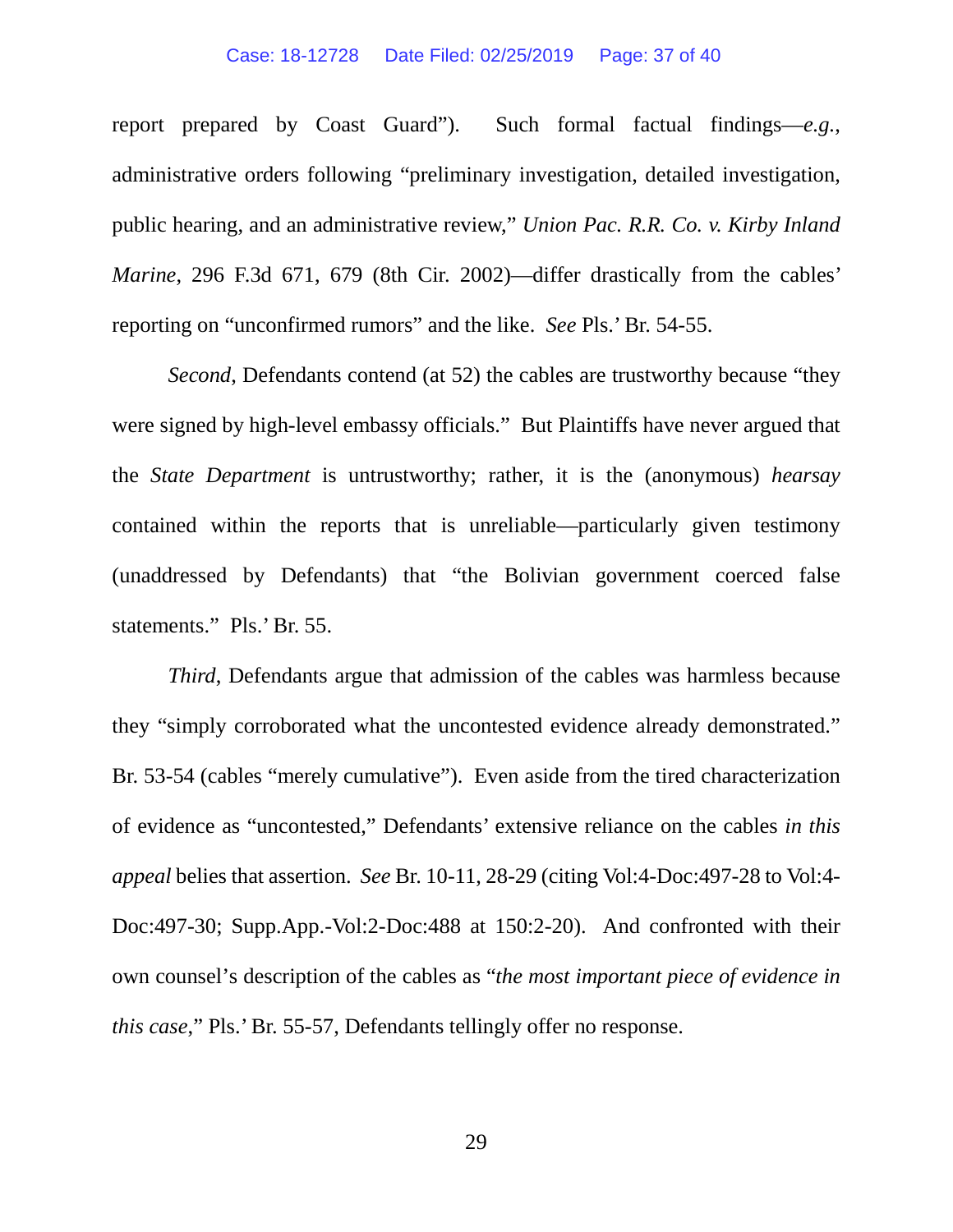# **CONCLUSION**

This Court should reverse the judgment below, enter judgment on the jury's

TVPA verdict, and remand for a new trial on Plaintiffs' wrongful-death claims.

Respectfully submitted,

Judith Brown Chomsky CENTER FOR CONSTITUTIONAL RIGHTS Post Office Box 29726 Elkins Park, PA 19027 (215) 782-8367

Beth Stephens CENTER FOR CONSTITUTIONAL RIGHTS 666 Broadway Seventh Floor New York, NY 10012 (212) 614-6431

Paul Hoffman SCHONBRUN, SEPLOW, HARRIS & HOFFMAN, LLP 200 Pier Avenue #226 Hermosa Beach, CA 90254 (310) 396-0731

/s/James E. Tysse James E. Tysse Steven H. Schulman Lide E. Paterno AKIN GUMP STRAUSS HAUER & FELD LLP 1333 New Hampshire Avenue, NW Washington, DC 20036 (202) 887-4000 jtysse@akingump.com

Susan H. Farbstein INTERNATIONAL HUMAN RIGHTS CLINIC HARVARD LAW SCHOOL 6 Everett Street, 3rd Floor Cambridge, MA 02138 (617) 495-9362

*Counsel for Plaintiffs-Appellants*

Dated: February 25, 2019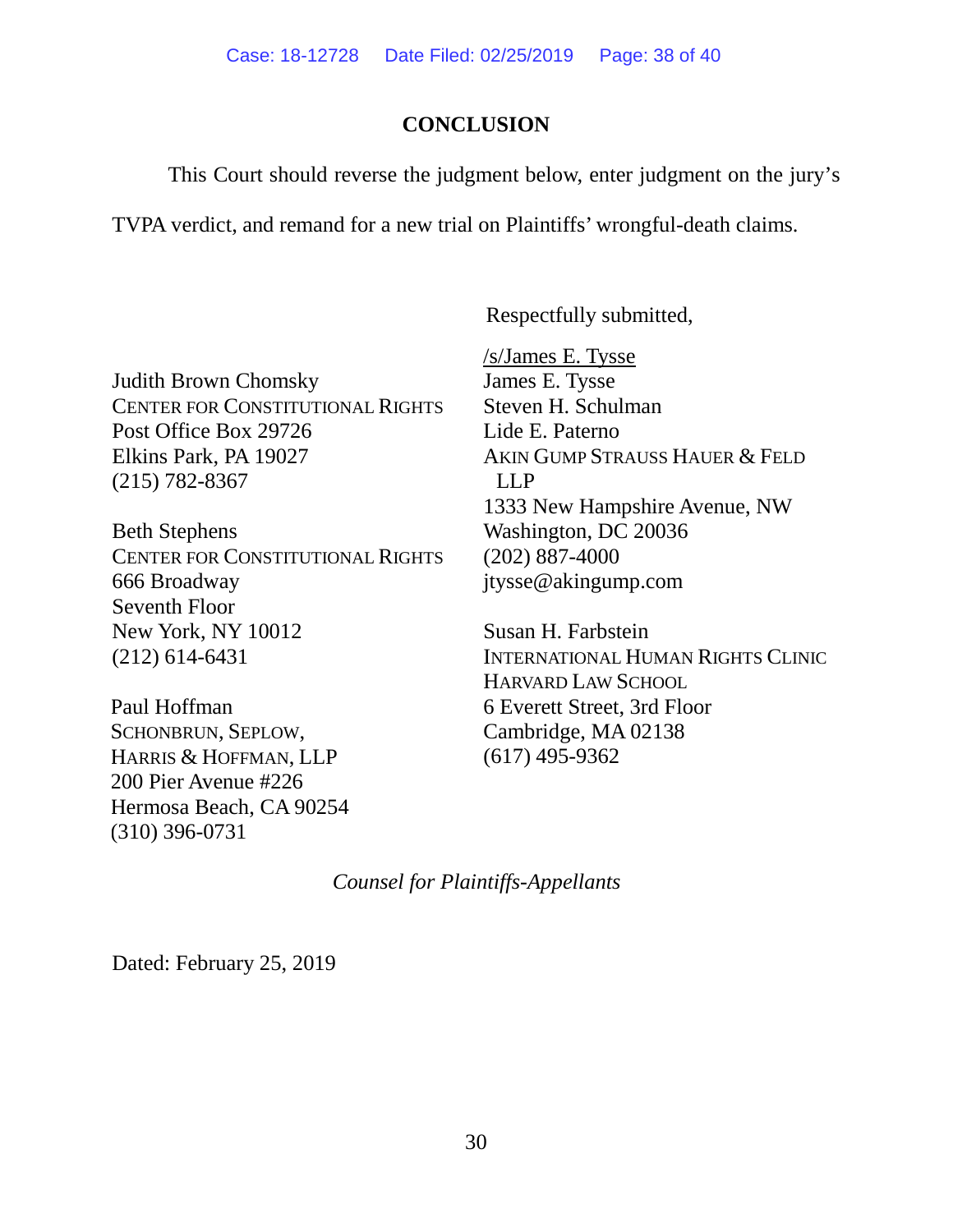# **CERTIFICATE OF COMPLIANCE**

On behalf of Plaintiffs-Appellants, I hereby certify pursuant to Federal Rule of Appellate Procedure 32(g)(1) that the foregoing brief is proportionally spaced, has a typeface of 14 points or more, and contains 6,498 words.

Dated: February 25, 2019

s/ James E. Tysse

James E. Tysse